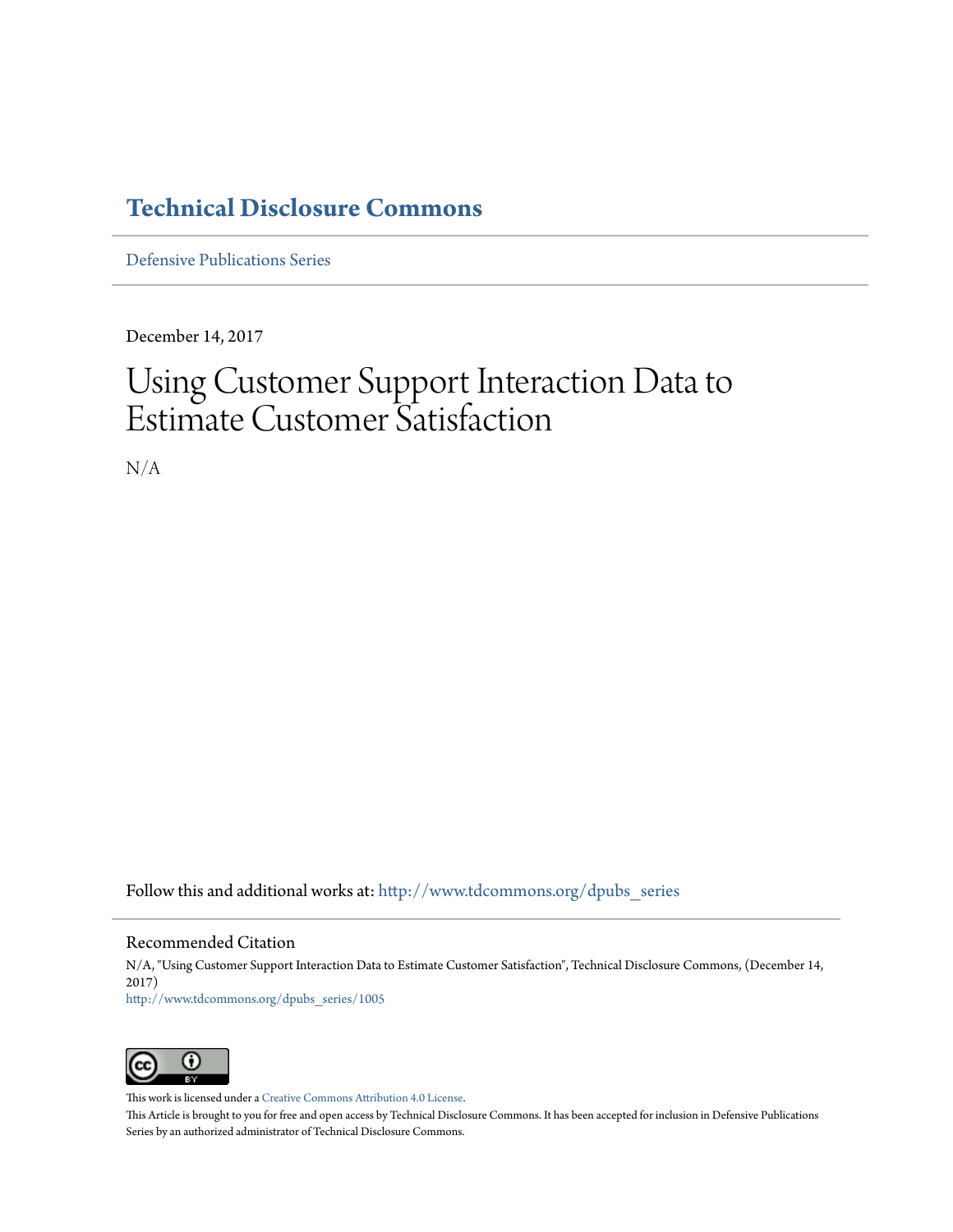#### **Using Customer Support Interaction Data to Estimate Customer Satisfaction**

#### **Overview**

Generally, the present disclosure is directed to using customer support interaction data to estimate customer satisfaction. In particular, in some implementations, the systems and methods of the present disclosure can include or otherwise leverage one or more machine-learned models to predict a customer satisfaction score based on customer interaction data.

#### **Example Figures**

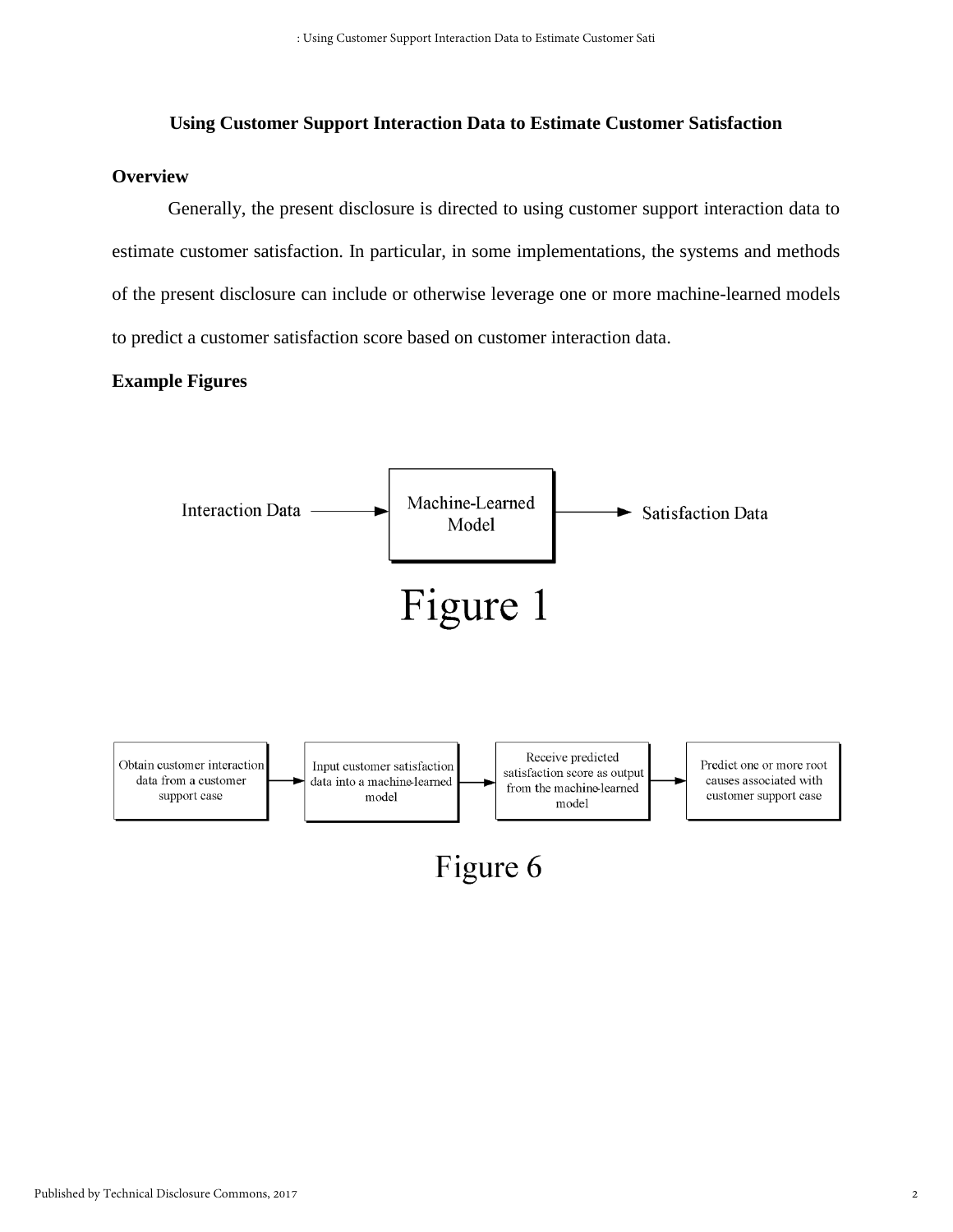#### **Introduction**

It is often desirable for a business to gauge customer satisfaction with a product or service. For example, customer satisfaction understanding can be used to improve aspects of the process or service that are considered to be inadequate and/or support aspects that are considered exemplary. It can be difficult, however, for businesses to accurately gauge customer satisfaction. For example, customer feedback can vary by channel (e.g. by telephone, email, live chat, etc.), be biased towards extremes (e.g. only extremely unhappy or extremely satisfied customers may contact support while moderately happy or unhappy customers may not), can contain insufficient information to address the cause of feedback, and/or can be prone to manipulation (e.g. can be prone to bias when distributing media to submit feedback such as surveys). Thus, what is needed is a system for providing a more accurate indicator of customer satisfaction.

#### **Summary**

Generally, the present disclosure is directed to using customer support interaction data to estimate customer satisfaction. In particular, in some implementations, the systems and methods of the present disclosure can include or otherwise leverage one or more machine-learned models to predict a customer satisfaction score based on customer interaction data.

A computing system can estimate customer satisfaction based on customer interaction data. In particular, the computing system can employ a machine-learned model to predict a customer satisfaction score based on customer interaction data. For example, the model can be a structural equation model (SEM) or a logistic regression model. Additionally or alternatively, the machine-learned model can predict one or more root causes associated with the customer support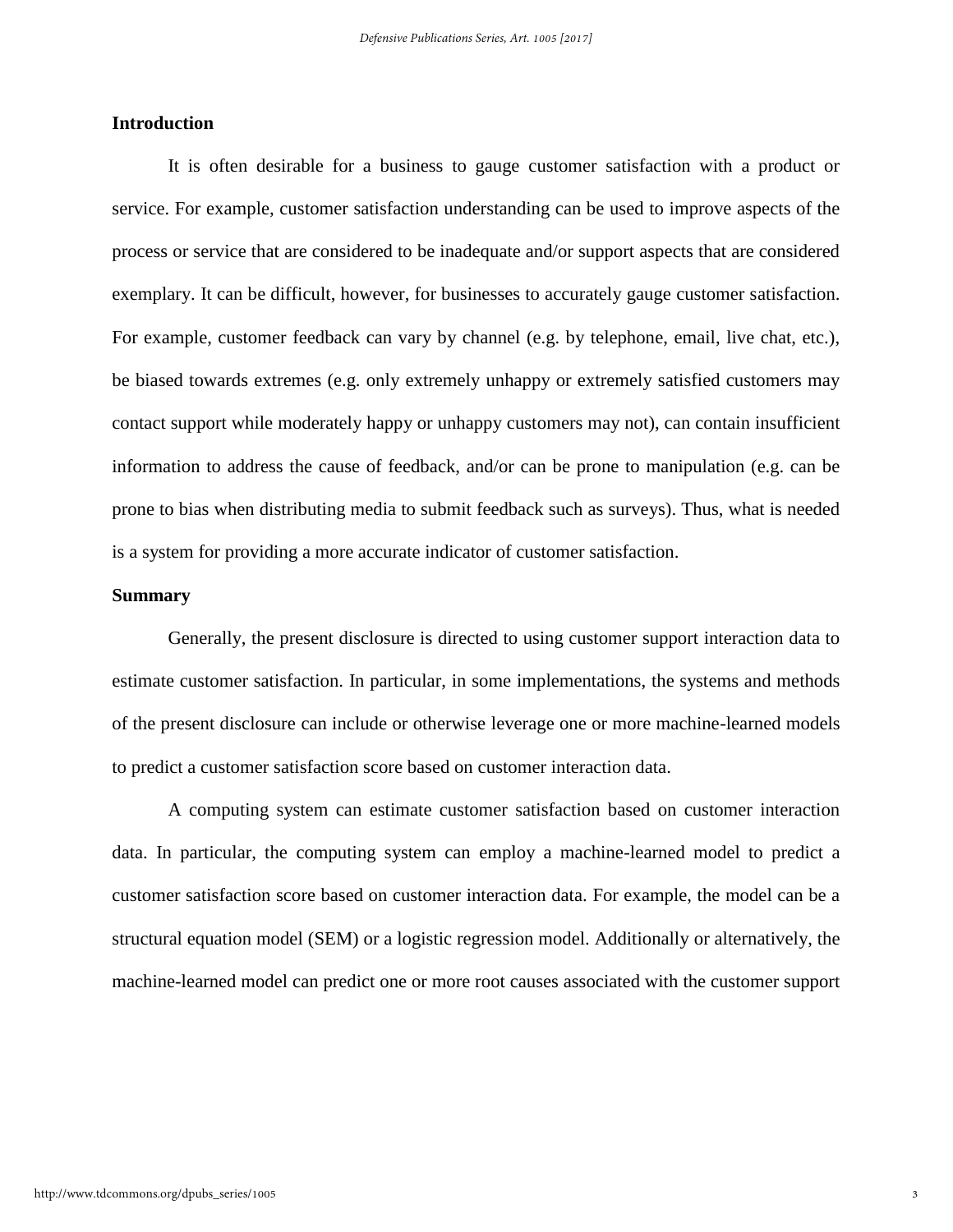case. The customer satisfaction score and/or the one or more root causes can be used, for example, to improve a product or service.

Input data provided to the machine-learned model can include customer interaction data for a customer support case. The customer interaction data may be sourced from before, during, and/or after the customer support case. For example, customer interaction can include customer behavior from before customer support was contacted such as information relating to the cause of contacting customer support or how engaged the customer was with the product or service before support. As another example, customer interaction data can include customer behavior after customer support was contacted (e.g. to determine if the issue was solved or not or if the customer engagement increased). As another example, customer interaction data can include support interaction details such as channel, conversation sentiment, tone, change in tone, issue type, solution offered, length of contact, number of contacts, user effort, etc. and/or issue details such as severity, urgency, etc. The customer interaction data may include customer audio input and/or a textual representation of customer audio input. In cases where customer audio input is used, the customer may be provided with a notification (e.g. via a pre-recorded message) that the customer's audio input may be collected to assist in supporting the customer and/or the customer may be provided with an option to forego audio input.

Based on the input data, the model can predict a customer satisfaction score indicative of a level of customer satisfaction. The score can be an analytical score associated with the input data. For example, if the input data includes one or more examples of high customer satisfaction (e.g. a great increase in customer engagement after customer support, satisfied customer tone after a portion of a call, short length of contact (e.g. a short telephone call, short e-mail exchange,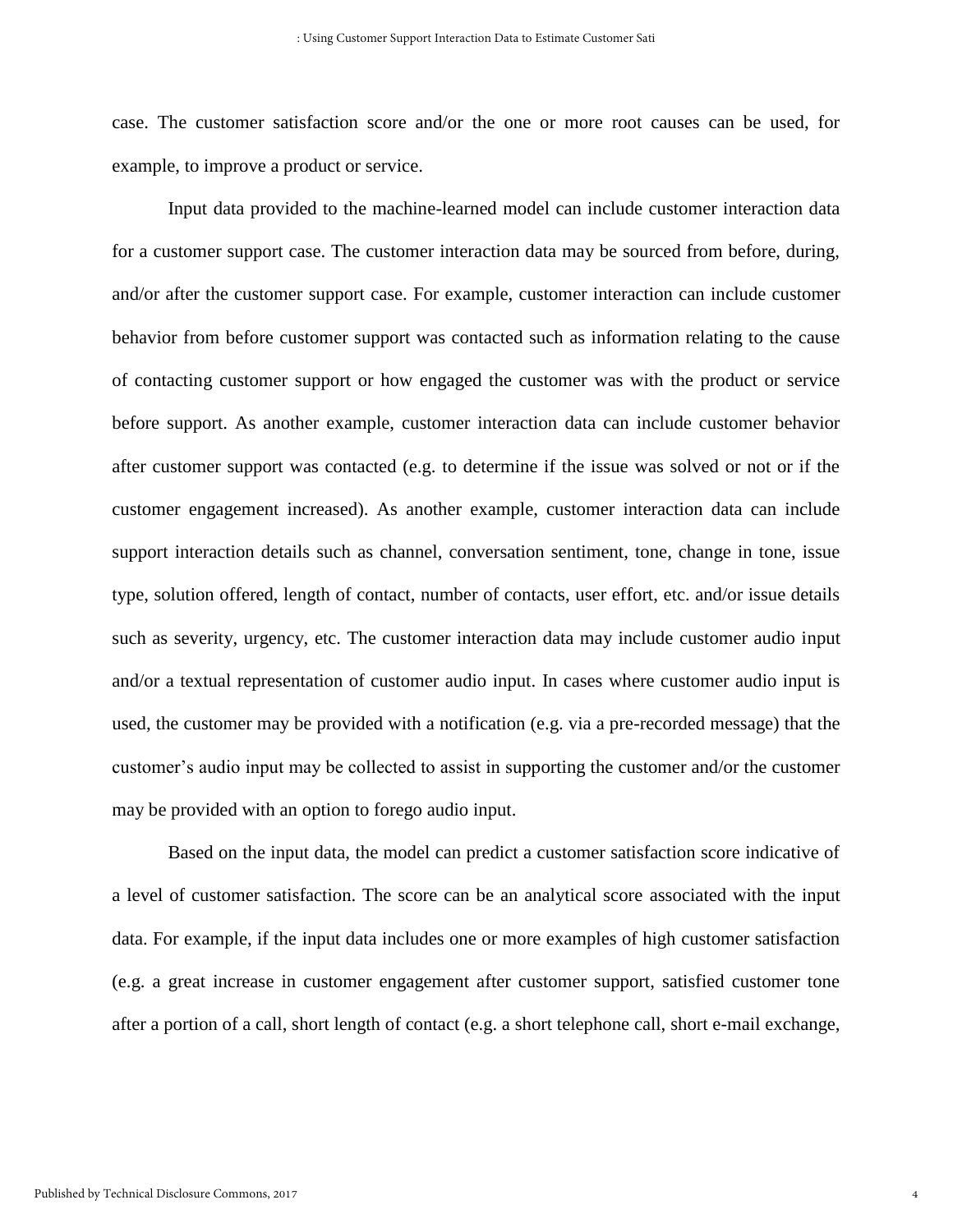etc.)) the model may predict a high customer satisfaction score. As another example, if the input data includes one or more examples of low customer satisfaction (e.g. no change or a decrease in customer engagement after customer support, dissatisfied or frustrated customer tone after a portion of a call, long length of contact, high levels of user effort, repeated contact) the model may predict a low customer satisfaction score.

Additionally or alternatively, the model can predict one or more root causes associated with the customer support case. For example, the one or more root causes may be associated with one or more of the contact (e.g. the cause for the customer to contact customer support), the issue (e.g. what the issue the customer is attempting to resolve is), and/or the satisfaction score (e.g. one or more factors contributing to the satisfaction score.

Further to the descriptions above, a user may be provided with controls allowing the user to make an election as to both if and when systems, programs or features described herein may enable collection of user information (e.g., information about a user's behavior before, during, and/or after a customer support case), and if the user is sent content or communications from a server. In addition, certain data may be treated in one or more ways before it is stored or used, so that personally identifiable information is removed. For example, a user's identity may be treated so that no personally identifiable information can be determined for the user, or a user's geographic location may be generalized where location information is obtained (such as to a city, ZIP code, or state level), so that a particular location of a user cannot be determined. As another example, if audio data from a customer support call is used the user may be provided with a notification (e.g. from a pre-recorded message) that the user's audio input may be collected to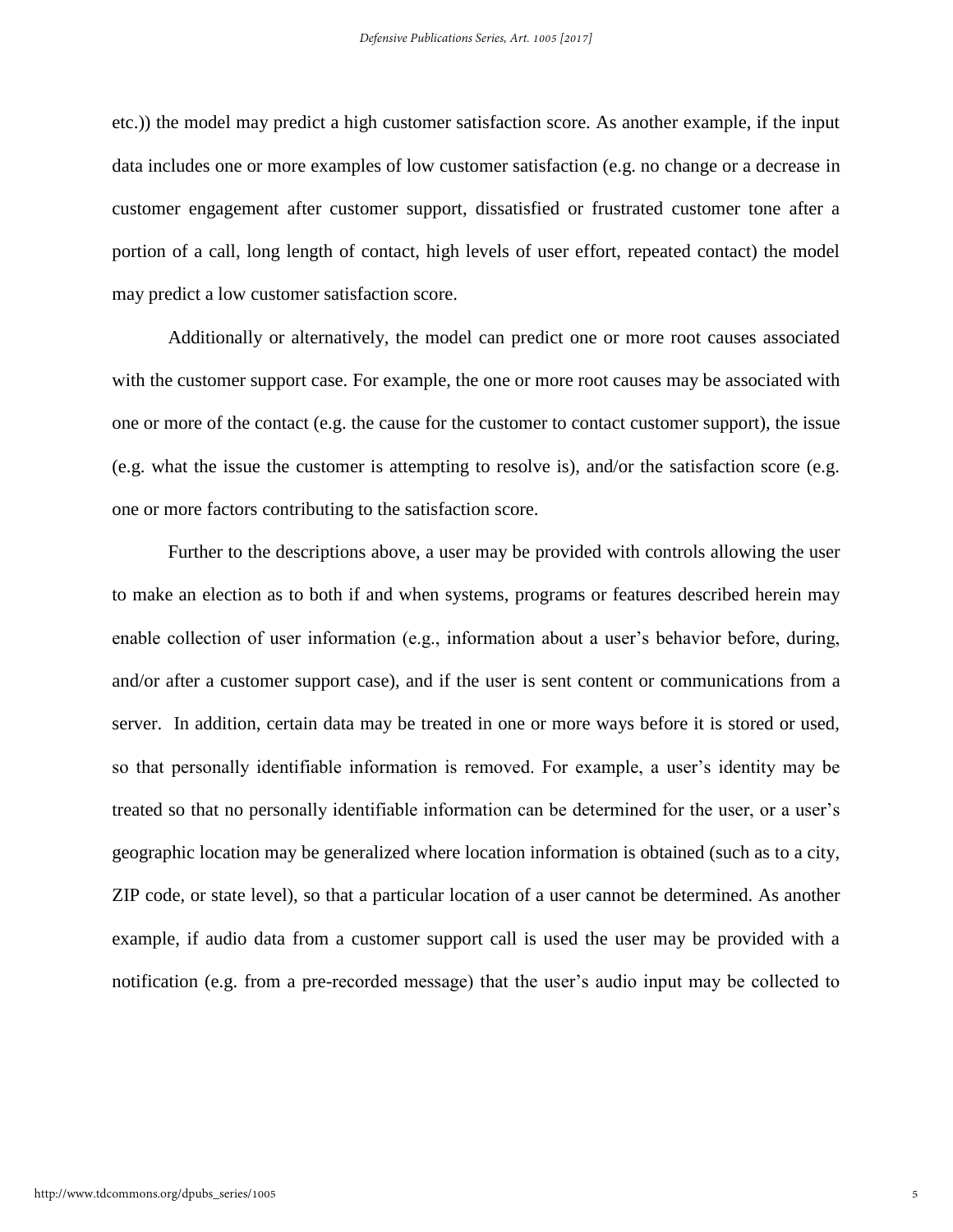assist in supporting the user. Thus, the user may have control over what information is collected about the user, how that information is used, and what information is provided to the user.

Thus, a computing system can estimate customer satisfaction. This can allow for improved customer feedback and satisfaction. Additionally, the system can allow businesses to gauge how efficiently a customer support case was resolved without necessarily requiring additional feedback (e.g. surveys) from customers.

#### **Detailed Description**

As described above, the present disclosure is directed to using customer support interaction data to estimate customer satisfaction. In particular, in some implementations, the systems and methods of the present disclosure can include or otherwise leverage one or more machine-learned models to predict a customer satisfaction score based on customer interaction data.

Figure 1 depicts a block diagram of an example machine-learned model according to example implementations of the present disclosure. As illustrated in Figure 1, in some implementations, the machine-learned model is trained to receive input data of one or more types and, in response, provide output data of one or more types. Thus, Figure 1 illustrates the machine-learned model performing inference.

In some implementations, the input data can include one or more features that are associated with an instance or an example. In some implementations, the one or more features associated with the instance or example can be organized into a feature vector. In some implementations, the output data can include one or more predictions. Predictions can also be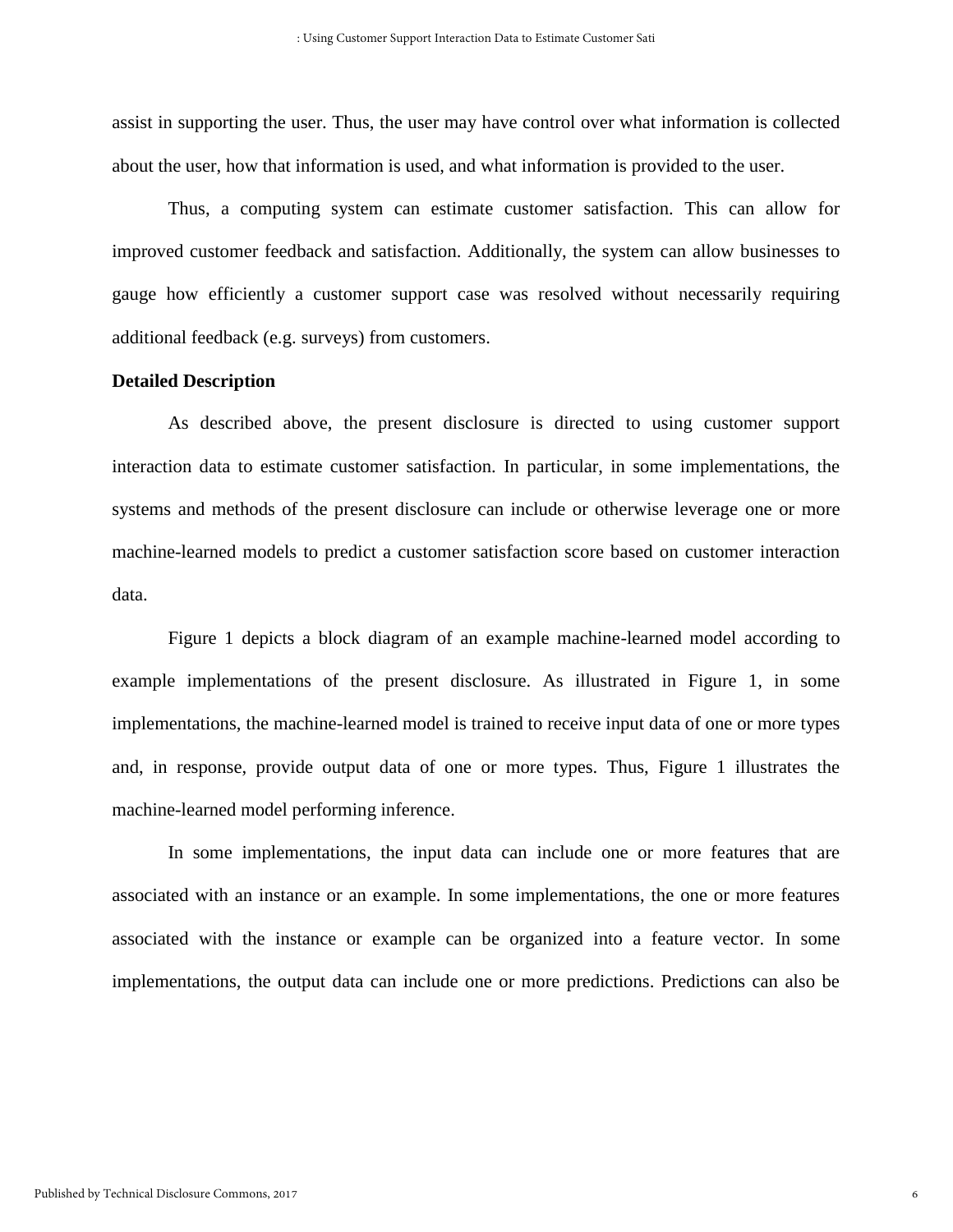referred to as inferences. Thus, given features associated with a particular instance, the machinelearned model can output a prediction for such instance based on the features.

The machine-learned model can be or include one or more of various different types of machine-learned models. In particular, in some implementations, the machine-learned model can perform classification, regression, clustering, anomaly detection, recommendation generation, and/or other tasks.

In some implementations, the machine-learned model can perform various types of classification based on the input data. For example, the machine-learned model can perform binary classification or multiclass classification. In binary classification, the output data can include a classification of the input data into one of two different classes. In multiclass classification, the output data can include a classification of the input data into one (or more) of more than two classes. The classifications can be single label or multi-label.

In some implementations, the machine-learned model can perform discrete categorical classification in which the input data is simply classified into one or more classes or categories.

In some implementations, the machine-learned model can perform classification in which the machine-learned model provides, for each of one or more classes, a numerical value descriptive of a degree to which it is believed that the input data should be classified into the corresponding class. In some instances, the numerical values provided by the machine-learned model can be referred to as "confidence scores" that are indicative of a respective confidence associated with classification of the input into the respective class. In some implementations, the confidence scores can be compared to one or more thresholds to render a discrete categorical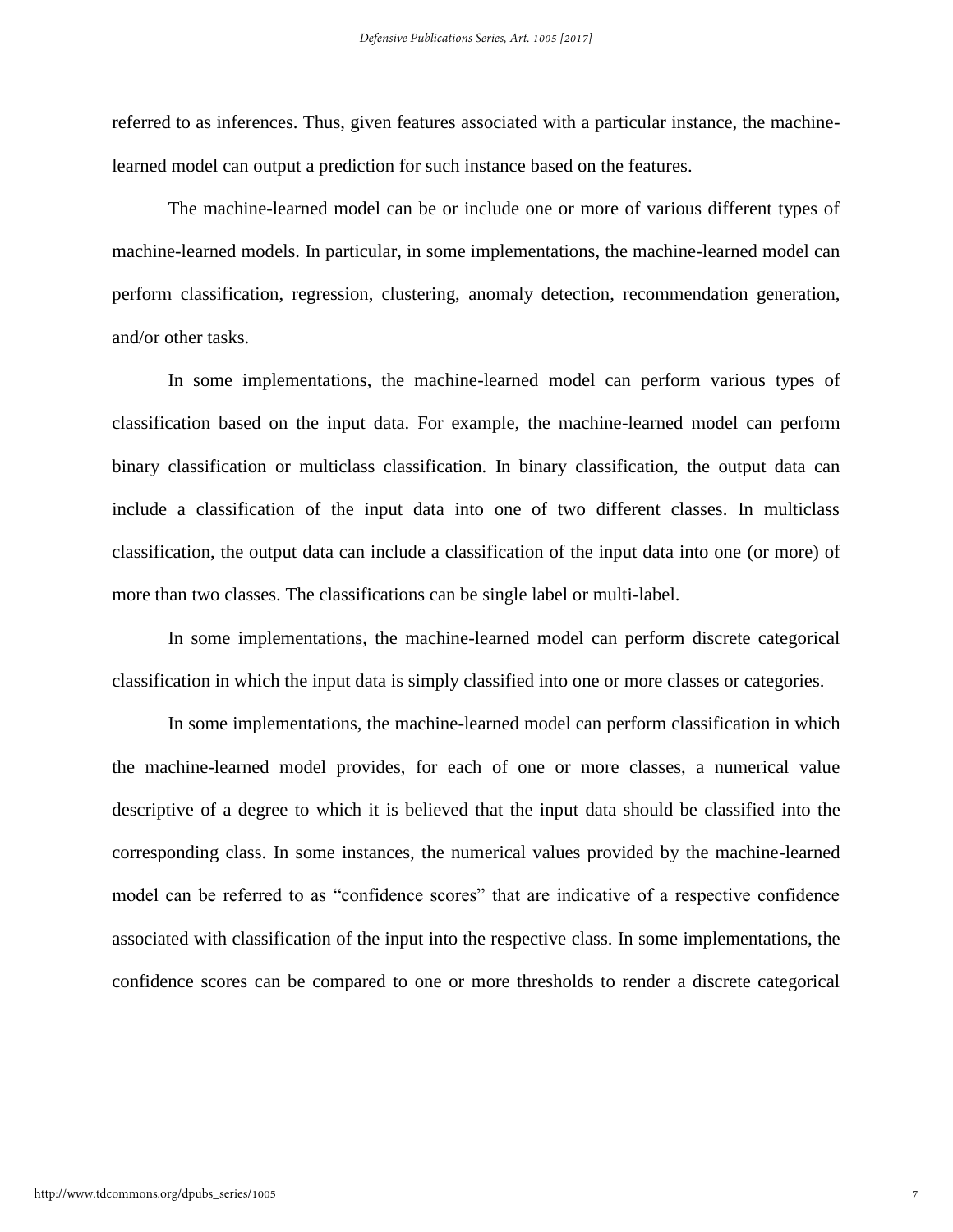prediction. In some implementations, only a certain number of classes (e.g., one) with the relatively largest confidence scores can be selected to render a discrete categorical prediction.

In some implementations, the machine-learned model can provide a probabilistic classification. For example, the machine-learned model can be able to predict, given a sample input, a probability distribution over a set of classes. Thus, rather than outputting only the most likely class to which the sample input should belong, the machine-learned model can output, for each class, a probability that the sample input belongs to such class. In some implementations, the probability distribution over all possible classes can sum to one. In some implementations, a softmax function or layer can be used to squash a set of real values respectively associated with the possible classes to a set of real values in the range  $(0, 1)$  that sum to one.

In some implementations, the probabilities provided by the probability distribution can be compared to one or more thresholds to render a discrete categorical prediction. In some implementations, only a certain number of classes (e.g., one) with the relatively largest predicted probability can be selected to render a discrete categorical prediction.

In some implementations in which the machine-learned model performs classification, the machine-learned model can be trained using supervised learning techniques. For example, the machine-learned model can be trained on a training dataset that includes training examples labeled as belonging (or not belonging) to one or more classes. Further details regarding supervised training techniques are provided below.

In some implementations, the machine-learned model can perform regression to provide output data in the form of a continuous numeric value. The continuous numeric value can correspond to any number of different metrics or numeric representations, including, for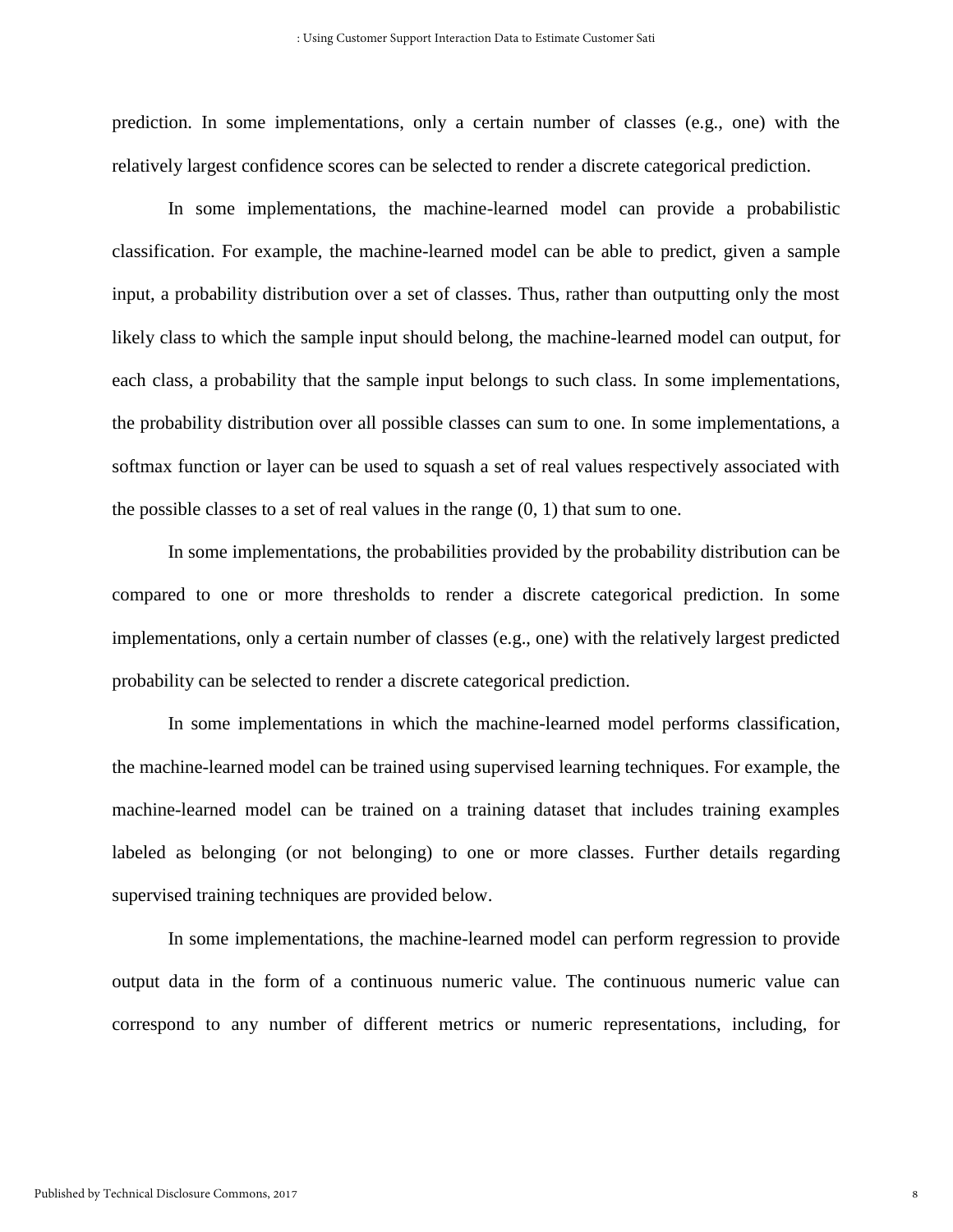example, currency values, scores, or other numeric representations. As examples, the machinelearned model can perform linear regression, polynomial regression, or nonlinear regression. As examples, the machine-learned model can perform simple regression or multiple regression. As described above, in some implementations, a softmax function or layer can be used to squash a set of real values respectively associated with a two or more possible classes to a set of real values in the range (0, 1) that sum to one.

In some implementations, the machine-learned model can perform various types of clustering. For example, the machine-learned model can identify one or more previously-defined clusters to which the input data most likely corresponds. As another example, the machinelearned model can identify one or more clusters within the input data. That is, in instances in which the input data includes multiple objects, documents, or other entities, the machine-learned model can sort the multiple entities included in the input data into a number of clusters. In some implementations in which the machine-learned model performs clustering, the machine-learned model can be trained using unsupervised learning techniques.

In some implementations, the machine-learned model can perform anomaly detection or outlier detection. For example, the machine-learned model can identify input data that does not conform to an expected pattern or other characteristic (e.g., as previously observed from previous input data). As examples, the anomaly detection can be used for fraud detection or system failure detection.

In some implementations, the machine-learned model can provide output data in the form of one or more recommendations. For example, the machine-learned model can be included in a recommendation system or engine. As an example, given input data that describes previous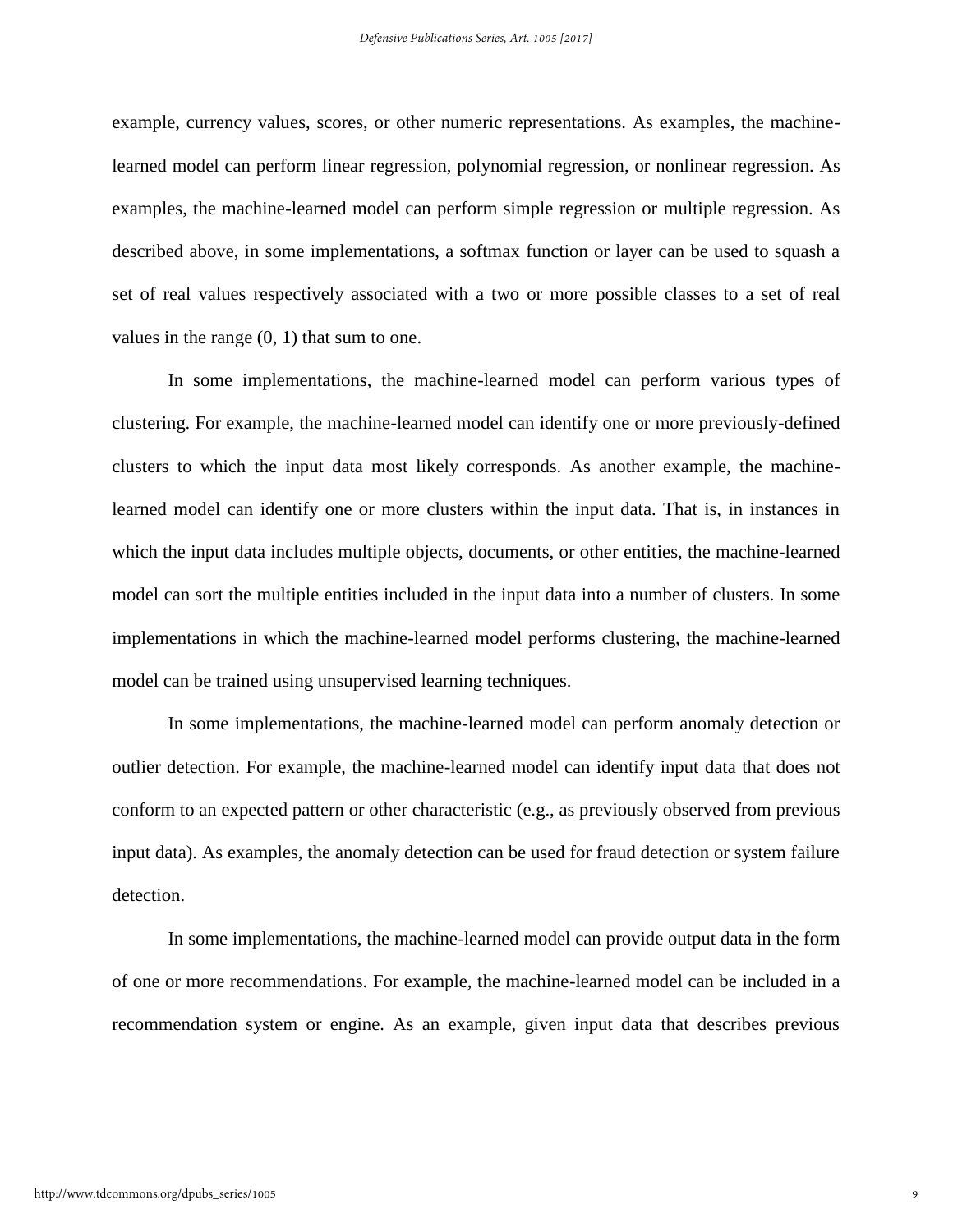outcomes for certain entities (e.g., a score, ranking, or rating indicative of an amount of success or enjoyment), the machine-learned model can output a suggestion or recommendation of one or more additional entities that, based on the previous outcomes, are expected to have a desired outcome (e.g., elicit a score, ranking, or rating indicative of success or enjoyment). As one example, given input data descriptive of a number of products purchased or rated highly by a user, a recommendation system can output a suggestion or recommendation of an additional product that the user might enjoy or wish to purchase.

In some implementations, the machine-learned model can act as an agent within an environment. For example, the machine-learned model can be trained using reinforcement learning, which will be discussed in further detail below.

In some implementations, the machine-learned model can be a parametric model while, in other implementations, the machine-learned model can be a non-parametric model. In some implementations, the machine-learned model can be a linear model while, in other implementations, the machine-learned model can be a non-linear model.

As described above, the machine-learned model can be or include one or more of various different types of machine-learned models. Examples of such different types of machine-learned models are provided below for illustration. One or more of the example models described below can be used (e.g., combined) to provide the output data in response to the input data. Additional models beyond the example models provided below can be used as well.

In some implementations, the machine-learned model can be or include one or more classifier models such as, for example, linear classification models; quadratic classification models; etc.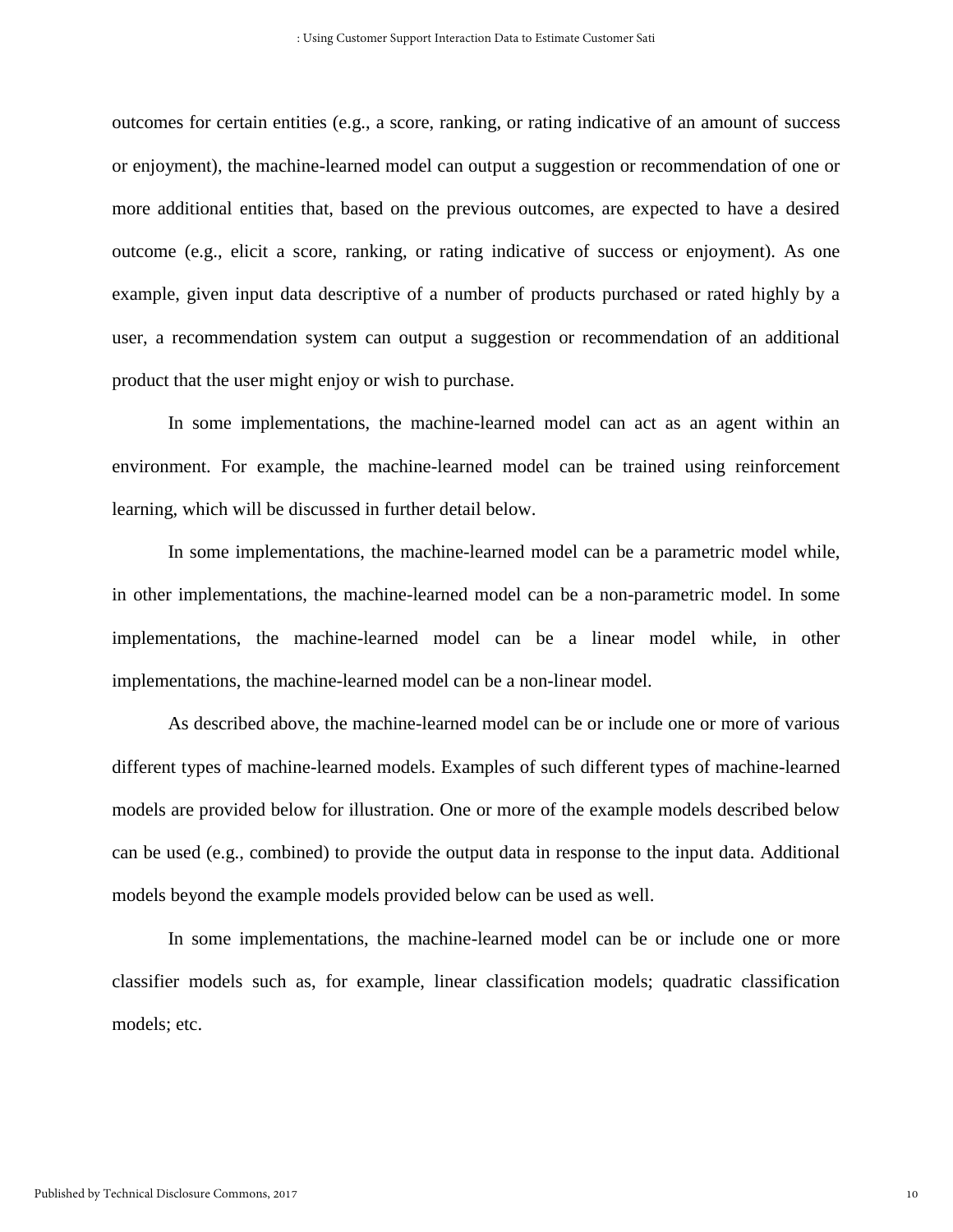In some implementations, the machine-learned model can be or include one or more regression models such as, for example, simple linear regression models; multiple linear regression models; logistic regression models; stepwise regression models; multivariate adaptive regression splines; locally estimated scatterplot smoothing models; etc.

In some implementations, the machine-learned model can be or include one or more decision tree-based models such as, for example, classification and/or regression trees; iterative dichotomiser 3 decision trees; C4.5 decision trees; chi-squared automatic interaction detection decision trees; decision stumps; conditional decision trees; etc.

In some implementations, the machine-learned model can be or include one or more kernel machines. In some implementations, the machine-learned model can be or include one or more support vector machines.

In some implementations, the machine-learned model can be or include one or more instance-based learning models such as, for example, learning vector quantization models; selforganizing map models; locally weighted learning models; etc.

In some implementations, the machine-learned model can be or include one or more nearest neighbor models such as, for example, k-nearest neighbor classifications models; knearest neighbors regression models; etc.

In some implementations, the machine-learned model can be or include one or more Bayesian models such as, for example, naïve Bayes models; Gaussian naïve Bayes models; multinomial naïve Bayes models; averaged one-dependence estimators; Bayesian networks; Bayesian belief networks; hidden Markov models; etc.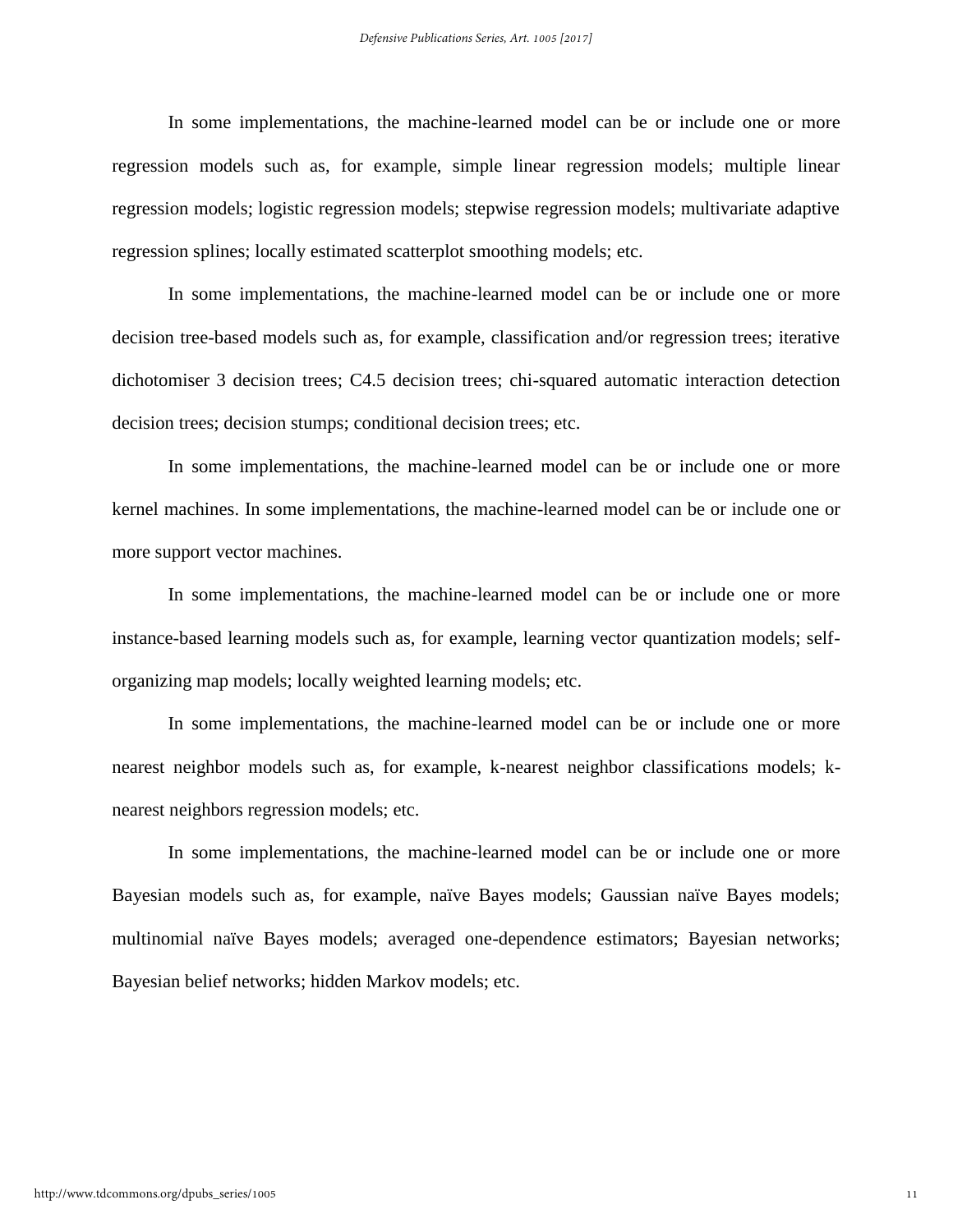In some implementations, the machine-learned model can be or include one or more artificial neural networks (also referred to simply as neural networks). A neural network can include a group of connected nodes, which also can be referred to as neurons or perceptrons. A neural network can be organized into one or more layers. Neural networks that include multiple layers can be referred to as "deep" networks. A deep network can include an input layer, an output layer, and one or more hidden layers positioned between the input layer and the output layer. The nodes of the neural network can be connected or non-fully connected.

In some implementations, the machine-learned model can be or include one or more feed forward neural networks. In feed forward networks, the connections between nodes do not form a cycle. For example, each connection can connect a node from an earlier layer to a node from a later layer.

In some instances, the machine-learned model can be or include one or more recurrent neural networks. In some instances, at least some of the nodes of a recurrent neural network can form a cycle. Recurrent neural networks can be especially useful for processing input data that is sequential in nature. In particular, in some instances, a recurrent neural network can pass or retain information from a previous portion of the input data sequence to a subsequent portion of the input data sequence through the use of recurrent or directed cyclical node connections.

As one example, sequential input data can include time-series data (e.g., sensor data versus time or imagery captured at different times). For example, a recurrent neural network can analyze sensor data versus time to detect or predict a swipe direction, to perform handwriting recognition, etc. As another example, sequential input data can include words in a sentence (e.g., for natural language processing, speech detection or processing, etc.); notes in a musical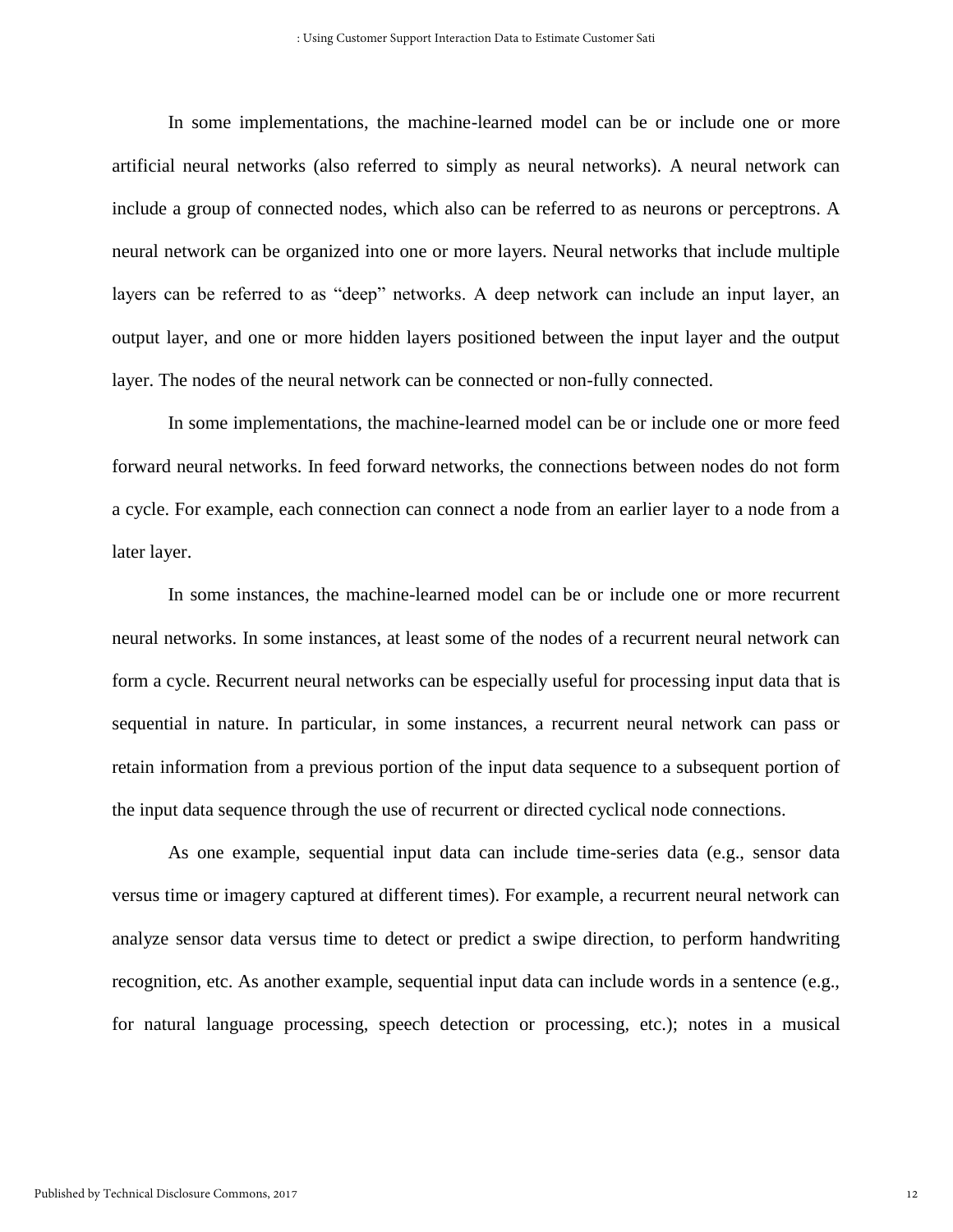composition; sequential actions taken by a user (e.g., to detect or predict sequential application usage); sequential object states; etc.

Example recurrent neural networks include long short-term (LSTM) recurrent neural networks; gated recurrent units; bi-direction recurrent neural networks; continuous time recurrent neural networks; neural history compressors; echo state networks; Elman networks; Jordan networks; recursive neural networks; Hopfield networks; fully recurrent networks; sequence-tosequence configurations; etc.

In some implementations, the machine-learned model can be or include one or more convolutional neural networks. In some instances, a convolutional neural network can include one or more convolutional layers that perform convolutions over input data using learned filters. Filters can also be referred to as kernels. Convolutional neural networks can be especially useful for vision problems such as when the input data includes imagery such as still images or video. However, convolutional neural networks can also be applied for natural language processing.

In some implementations, the machine-learned model can be or include one or more generative networks such as, for example, generative adversarial networks. Generative networks can be used to generate new data such as new images or other content.

In some implementations, the machine-learned model can be or include an autoencoder. In some instances, the aim of an autoencoder is to learn a representation (e.g., a lowerdimensional encoding) for a set of data, typically for the purpose of dimensionality reduction. For example, in some instances, an autoencoder can seek to encode the input data and then provide output data that reconstructs the input data from the encoding. Recently, the autoencoder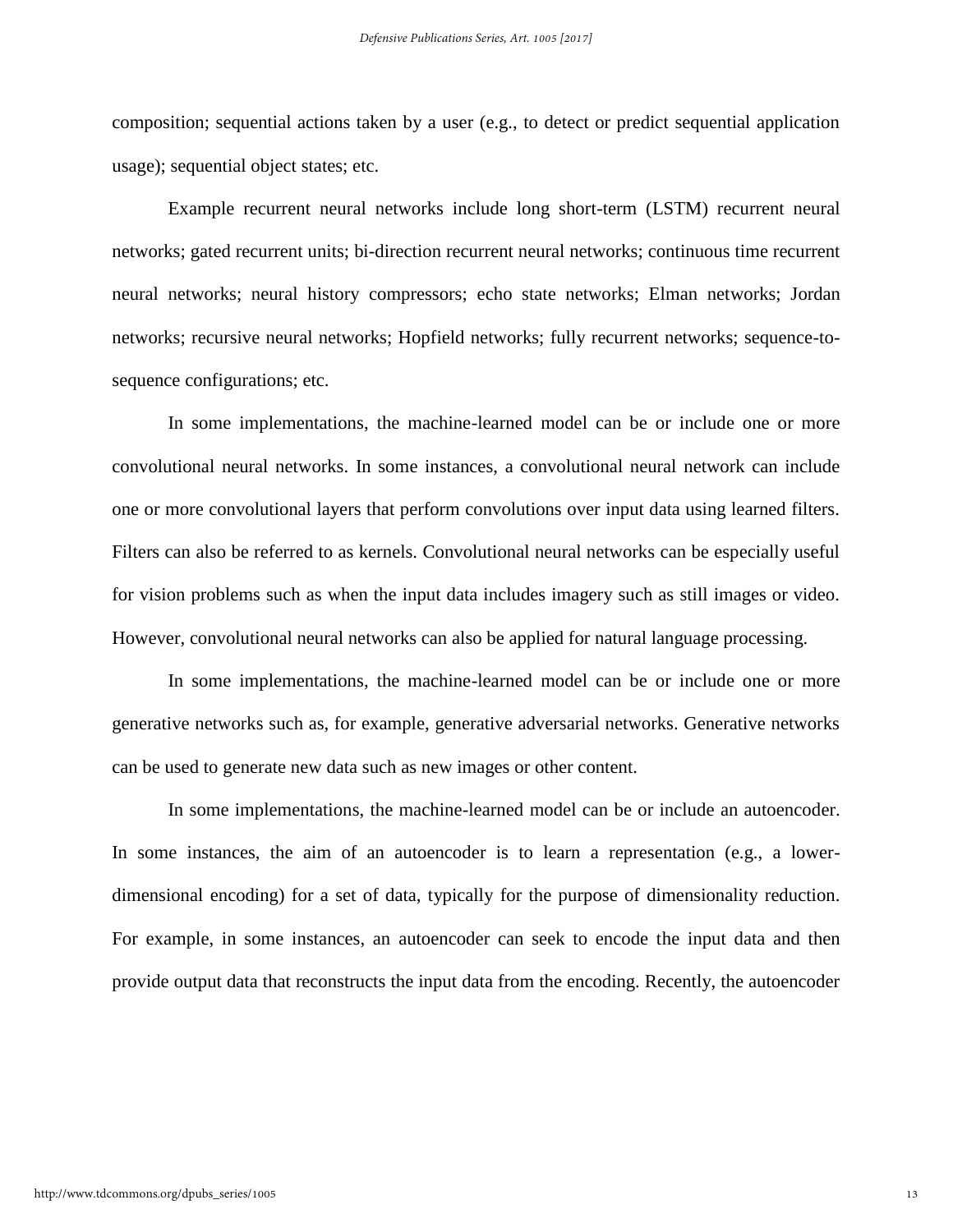concept has become more widely used for learning generative models of data. In some instances, the autoencoder can include additional losses beyond reconstructing the input data.

In some implementations, the machine-learned model can be or include one or more other forms of artificial neural networks such as, for example, deep Boltzmann machines; deep belief networks; stacked autoencoders; etc. Any of the neural networks described herein can be combined (e.g., stacked) to form more complex networks.

In some implementations, one or more neural networks can be used to provide an embedding based on the input data. For example, the embedding can be a representation of knowledge abstracted from the input data into one or more learned dimensions. In some instances, embeddings can be a useful source for identifying related entities. In some instances embeddings can be extracted from the output of the network, while in other instances embeddings can be extracted from any hidden node or layer of the network (e.g., a close to final but not final layer of the network). Embeddings can be useful for performing auto suggest next video, product suggestion, entity or object recognition, etc. In some instances, embeddings be useful inputs for downstream models. For example, embeddings can be useful to generalize input data (e.g., search queries) for a downstream model or processing system.

In some implementations, the machine-learned model can include one or more clustering models such as, for example, k-means clustering models; k-medians clustering models; expectation maximization models; hierarchical clustering models; etc.

In some implementations, the machine-learned model can perform one or more dimensionality reduction techniques such as, for example, principal component analysis; kernel principal component analysis; graph-based kernel principal component analysis; principal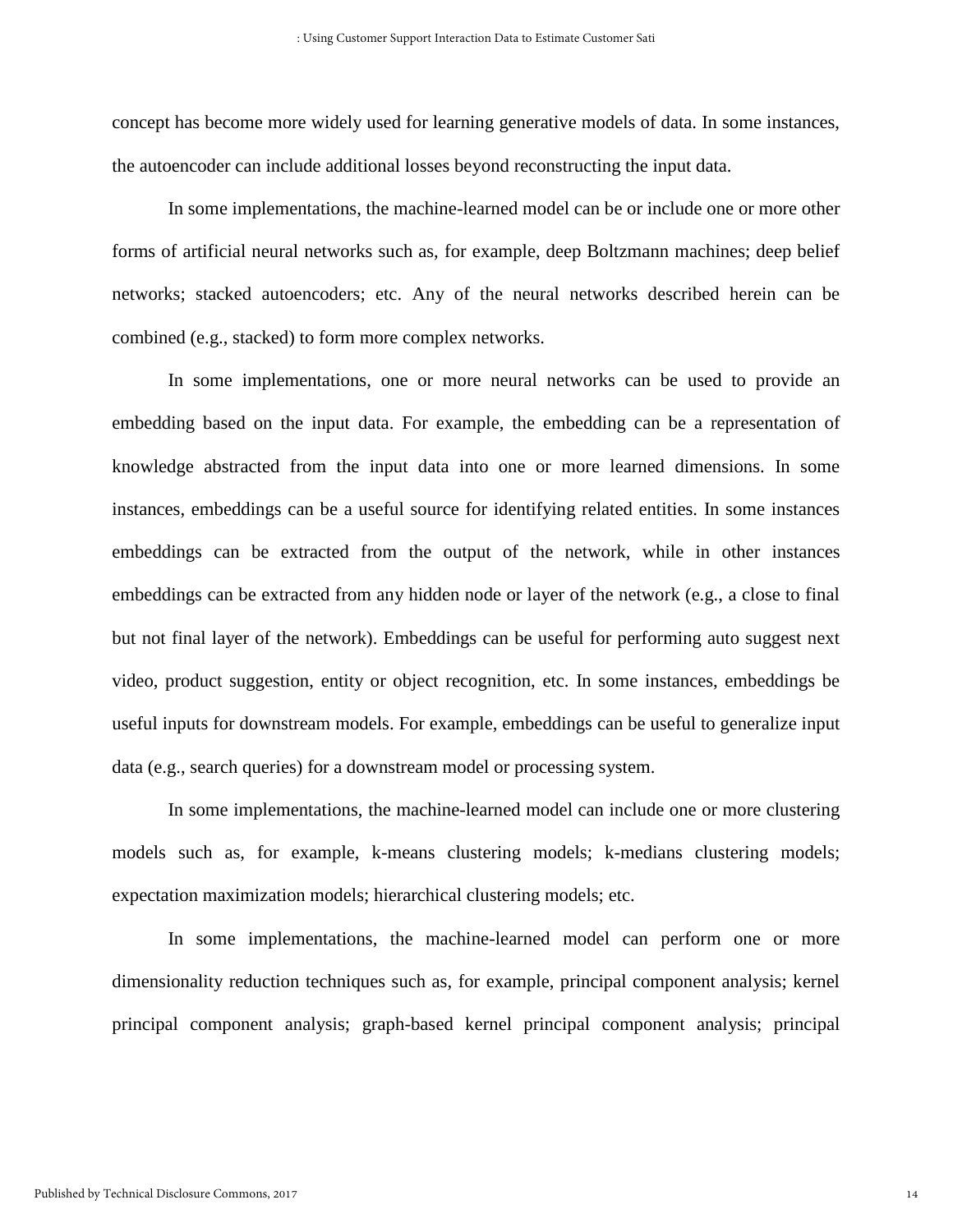component regression; partial least squares regression; Sammon mapping; multidimensional scaling; projection pursuit; linear discriminant analysis; mixture discriminant analysis; quadratic discriminant analysis; generalized discriminant analysis; flexible discriminant analysis; autoencoding; etc.

In some implementations, the machine-learned model can perform or be subjected to one or more reinforcement learning techniques such as Markov decision processes; dynamic programming; Q functions or Q-learning; value function approaches; deep Q-networks; differentiable neural computers; asynchronous advantage actor-critics; deterministic policy gradient; etc.

In some implementations, the machine-learned model can be an autoregressive model. In some instances, an autoregressive model can specify that the output data depends linearly on its own previous values and on a stochastic term. In some instances, an autoregressive model can take the form of a stochastic difference equation. One example autoregressive model is WaveNet, which is a generative model for raw audio.

In some implementations, the machine-learned model can include or form part of a multiple model ensemble. As one example, bootstrap aggregating can be performed, which can also be referred to as "bagging." In bootstrap aggregating, a training dataset is split into a number of subsets (e.g., through random sampling with replacement) and a plurality of models are respectively trained on the number of subsets. At inference time, respective outputs of the plurality of models can be combined (e.g., through averaging, voting, or other techniques) and used as the output of the ensemble.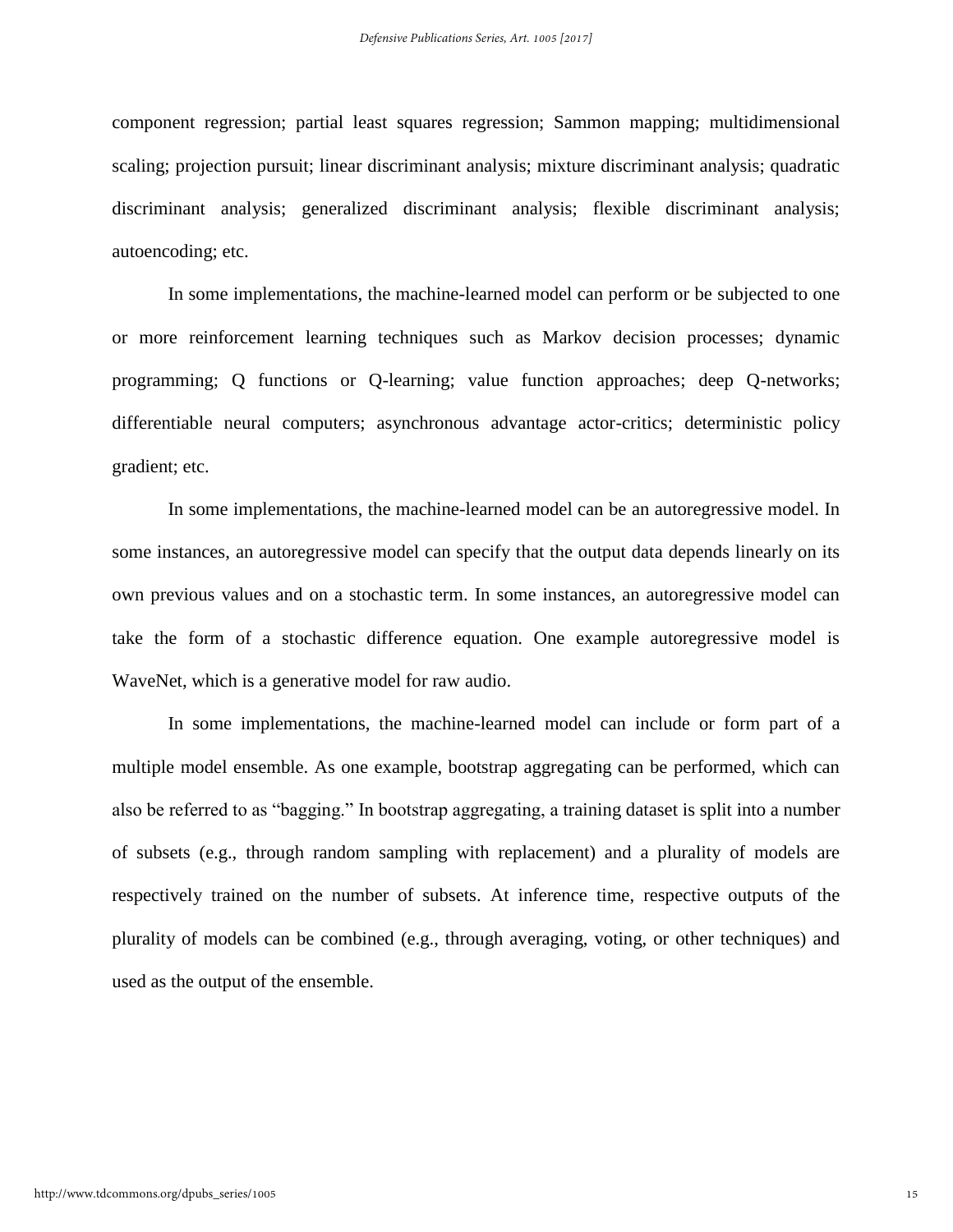One example model ensemble is a random forest, which can also be referred to as a random decision forest. Random forests are an ensemble learning method for classification, regression, and other tasks. Random forests are generated by producing a plurality of decision trees at training time. In some instances, at inference time, the class that is the mode of the classes (classification) or the mean prediction (regression) of the individual trees can be used as the output of the forest. Random decision forests can correct for decision trees' tendency to overfit their training set.

Another example ensemble technique is stacking, which can, in some instances, be referred to as stacked generalization. Stacking includes training a combiner model to blend or otherwise combine the predictions of several other machine-learned models. Thus, a plurality of machine-learned models (e.g., of same or different type) can be trained based on training data. In addition, a combiner model can be trained to take the predictions from the other machine-learned models as inputs and, in response, produce a final inference or prediction. In some instances, a single-layer logistic regression model can be used as the combiner model.

Another example ensemble technique is boosting. Boosting can include incrementally building an ensemble by iteratively training weak models and then adding to a final strong model. For example, in some instances, each new model can be trained to emphasize the training examples that previous models misinterpreted (e.g., misclassified). For example, a weight associated with each of such misinterpreted examples can be increased. One common implementation of boosting is AdaBoost, which can also be referred to as Adaptive Boosting. Other example boosting techniques include LPBoost; TotalBoost; BrownBoost; xgboost; MadaBoost, LogitBoost, gradient boosting; etc.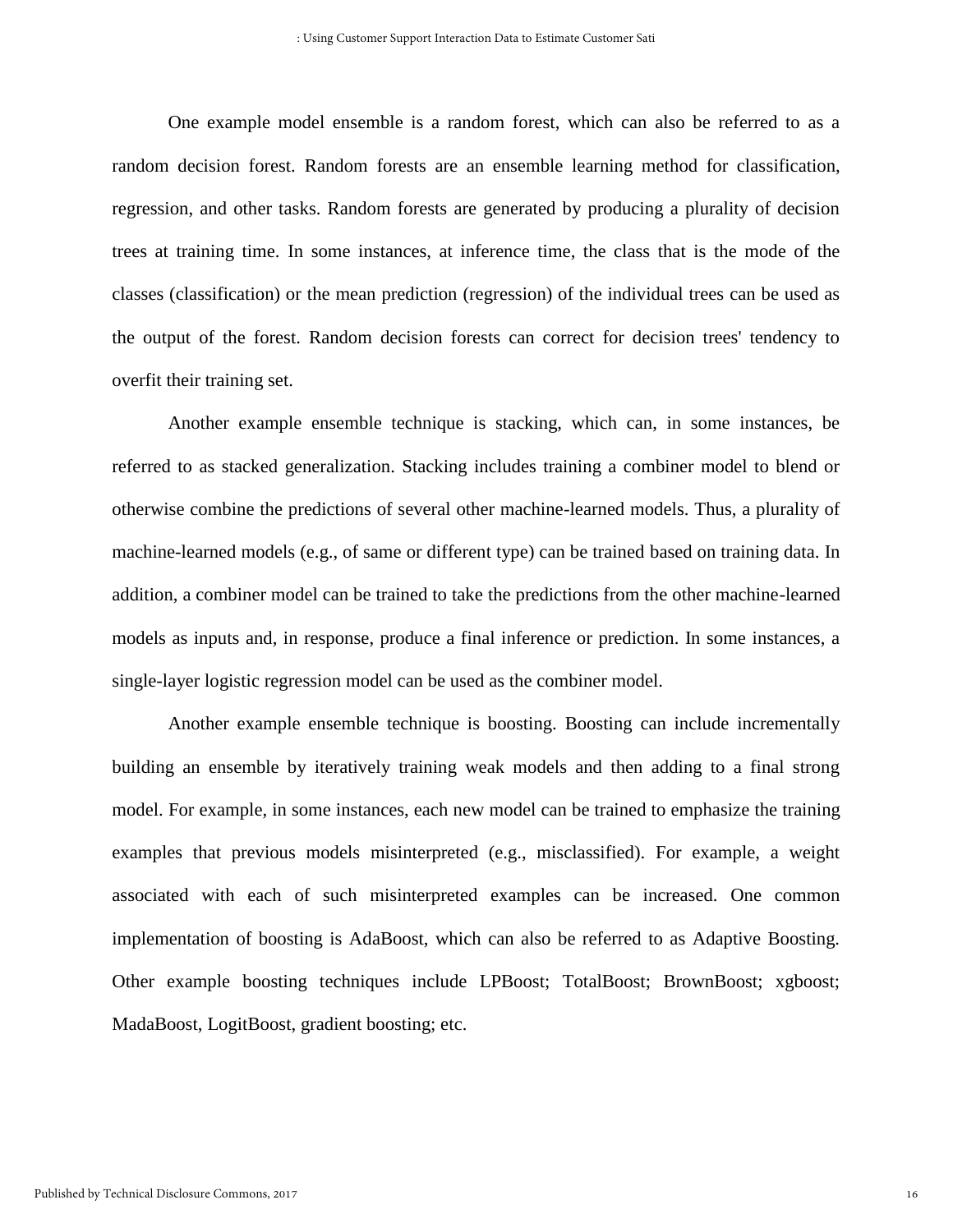Furthermore, any of the models described above (e.g., regression models and artificial neural networks) can be combined to form an ensemble. As an example, an ensemble can include a top level machine-learned model or a heuristic function to combine and/or weight the outputs of the models that form the ensemble.

In some implementations, multiple machine-learned models (e.g., that form an ensemble) can be linked and trained jointly (e.g., through backpropagation of errors sequentially through the model ensemble). However, in some implementations, only a subset (e.g., one) of the jointly trained models is used for inference.

In some implementations, the machine-learned model can be used to preprocess the input data for subsequent input into another model. For example, the machine-learned model can perform dimensionality reduction techniques and embeddings (e.g., matrix factorization, principal components analysis, singular value decomposition, word2vec/GLOVE, and/or related approaches); clustering; and even classification and regression for downstream consumption. Many of these techniques have been discussed above and will be further discussed below.

Referring again to Figure 1, and as discussed above, the machine-learned model can be trained or otherwise configured to receive the input data and, in response, provide the output data. The input data can include different types, forms, or variations of input data. As examples, in various implementations, the input data can include customer interaction data for a customer support case. The customer interaction data may be sourced from before, during, and/or after the customer support case. For example, customer interaction can include customer behavior from before customer support was contacted such as information relating to the cause of contacting customer support or how engaged the customer was with the product or service before support.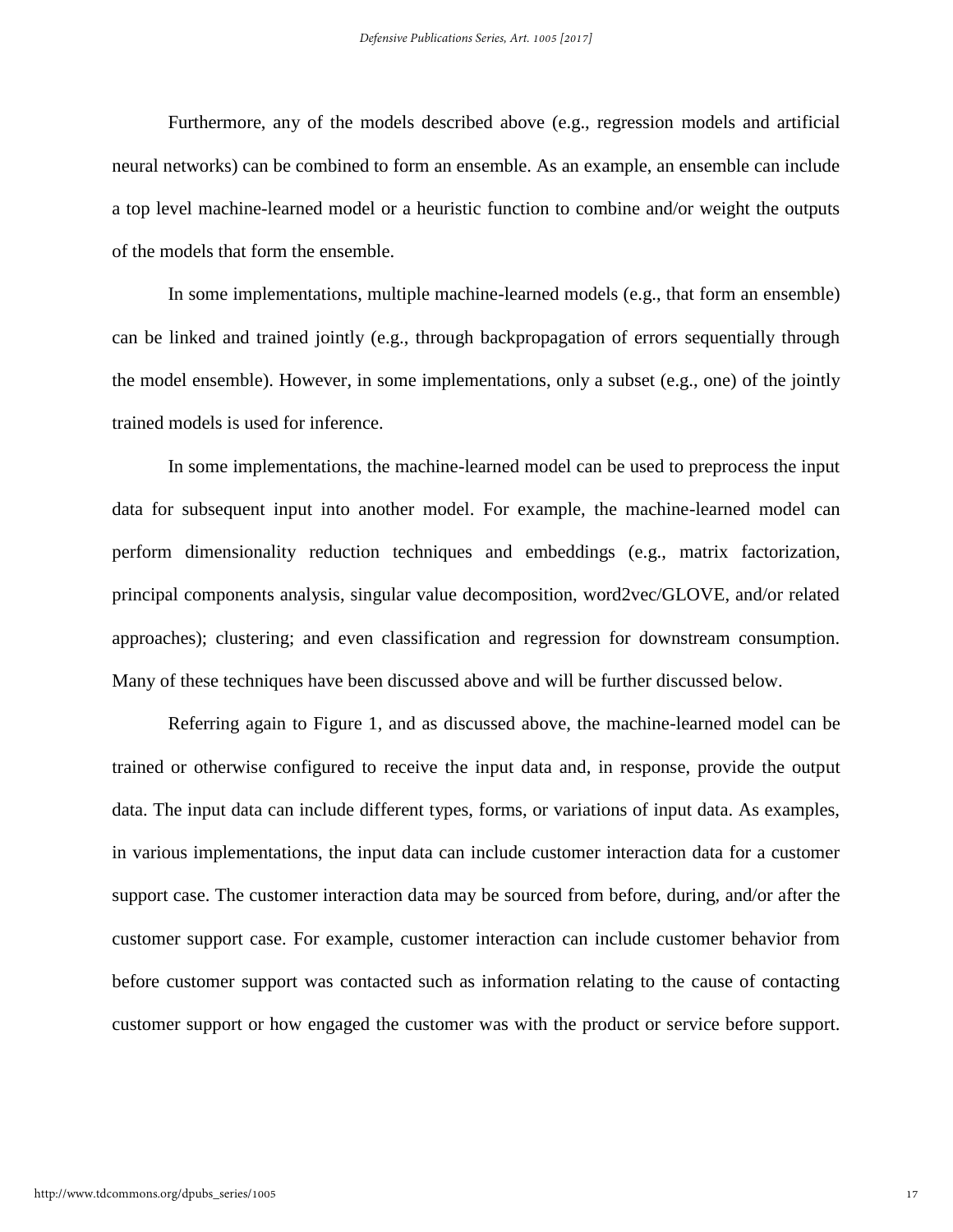As another example, customer interaction data can include customer behavior after customer support was contacted (e.g. to determine if the issue was solved or not or if the customer engagement increased). As another example, customer interaction data can include support interaction details such as channel, conversation sentiment, tone, change in tone, issue type, solution offered, length of contact, number of contacts, user effort, etc. and/or issue details such as severity, urgency, etc. The customer interaction data may include customer audio input and/or a textual representation of customer audio input. In cases where customer audio input is used, the customer may be provided with a notification (e.g. via a pre-recorded message) that the customer's audio input may be collected to assist in supporting the customer and/or the customer may be provided with an option to forego audio input.

In some implementations, the machine-learned model can receive and use the input data in its raw form. In some implementations, the raw input data can be preprocessed. Thus, in addition or alternatively to the raw input data, the machine-learned model can receive and use the preprocessed input data.

In some implementations, preprocessing the input data can include extracting one or more additional features from the raw input data. For example, feature extraction techniques can be applied to the input data to generate one or more new, additional features. Example feature extraction techniques include edge detection; corner detection; blob detection; ridge detection; scale-invariant feature transform; motion detection; optical flow; Hough transform; etc.

In some implementations, the extracted features can include or be derived from transformations of the input data into other domains and/or dimensions. As an example, the extracted features can include or be derived from transformations of the input data into the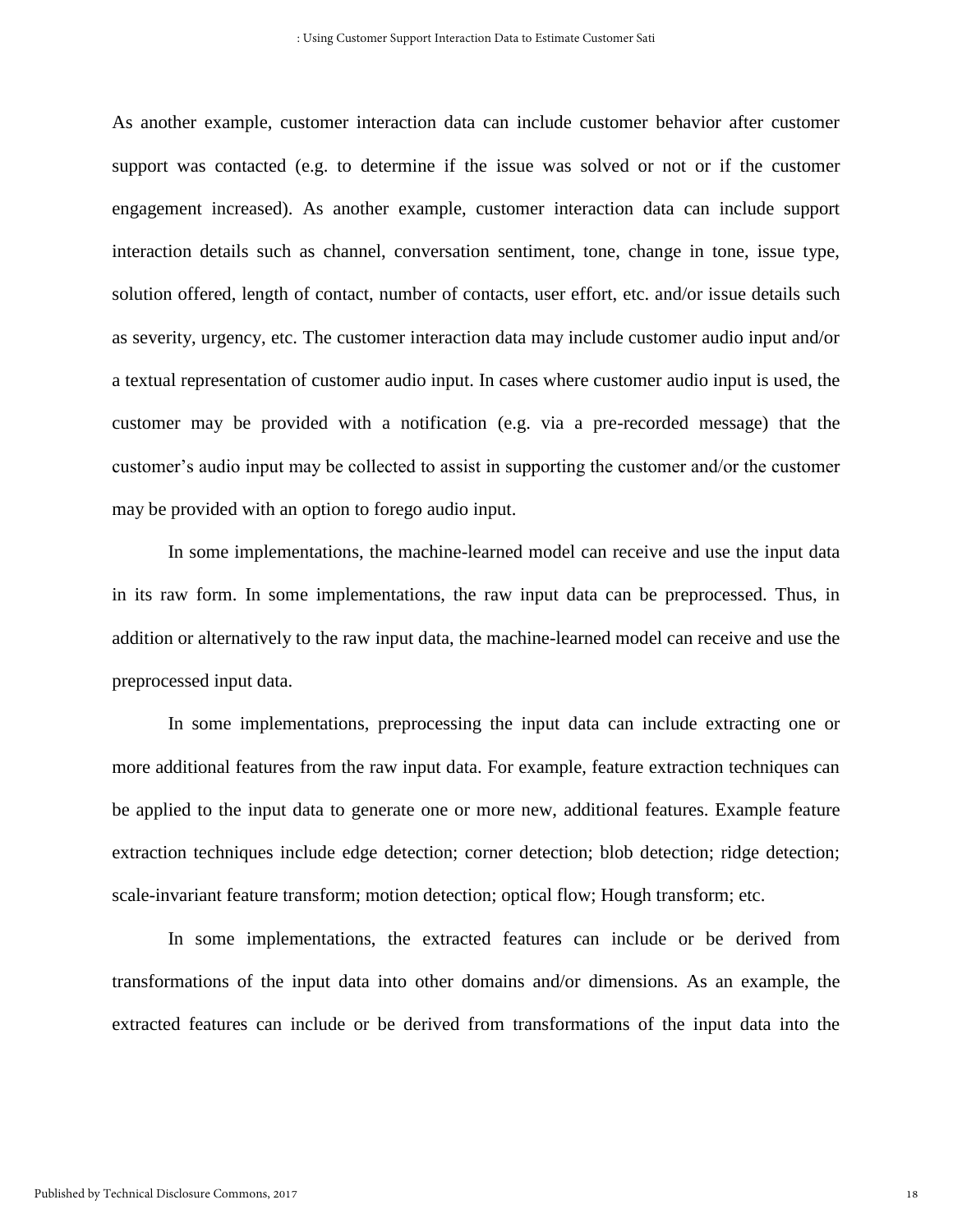frequency domain. For example, wavelet transformations and/or fast Fourier transforms can be performed on the input data to generate additional features.

In some implementations, the extracted features can include statistics calculated from the input data or certain portions or dimensions of the input data. Example statistics include the mode, mean, maximum, minimum, or other metrics of the input data or portions thereof.

In some implementations, as described above, the input data can be sequential in nature. In some instances, the sequential input data can be generated by sampling or otherwise segmenting a stream of input data. As one example, frames can be extracted from a video. In some implementations, sequential data can be made non-sequential through summarization.

As another example preprocessing technique, portions of the input data can be imputed. For example, additional synthetic input data can be generated through interpolation and/or extrapolation.

As another example preprocessing technique, some or all of the input data can be scaled, standardized, normalized, generalized, and/or regularized. Example regularization techniques include ridge regression; least absolute shrinkage and selection operator (LASSO); elastic net; least-angle regression; cross-validation; L1 regularization; L2 regularization; etc. As one example, some or all of the input data can be normalized by subtracting the mean across a given dimension's feature values from each individual feature value and then dividing by the standard deviation or other metric.

As another example preprocessing technique, some or all or the input data can be quantized or discretized. As yet another example, qualitative features or variables included in the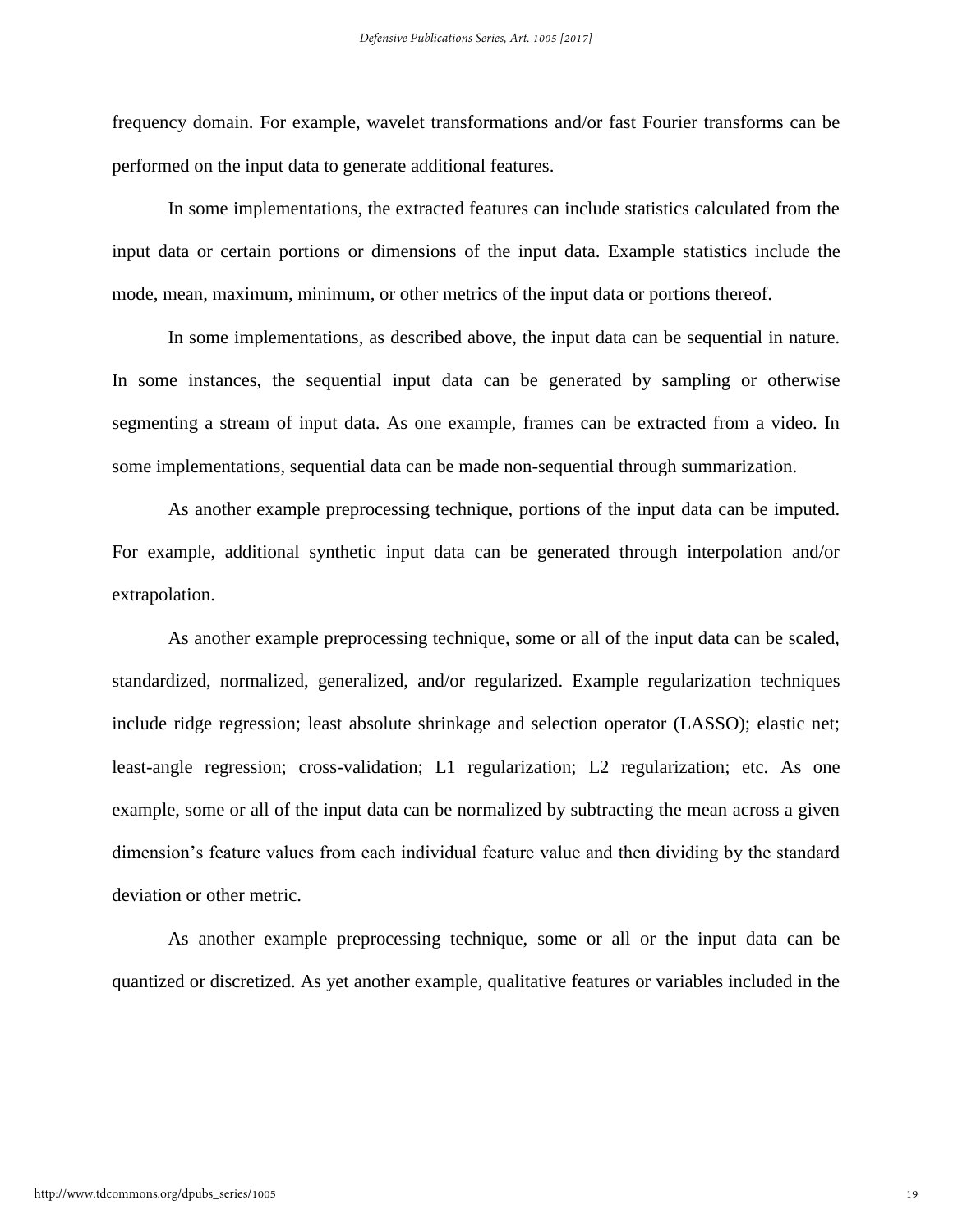input data can be converted to quantitative features or variables. For example, one hot encoding can be performed.

In some implementations, dimensionality reduction techniques can be applied to the input data prior to input into the machine-learned model. Several examples of dimensionality reduction techniques are provided above, including, for example, principal component analysis; kernel principal component analysis; graph-based kernel principal component analysis; principal component regression; partial least squares regression; Sammon mapping; multidimensional scaling; projection pursuit; linear discriminant analysis; mixture discriminant analysis; quadratic discriminant analysis; generalized discriminant analysis; flexible discriminant analysis; autoencoding; etc.

In some implementations, during training, the input data can be intentionally deformed in any number of ways to increase model robustness, generalization, or other qualities. Example techniques to deform the input data include adding noise; changing color, shade, or hue; magnification; segmentation; amplification; etc.

Referring again to Figure 1, in response to receipt of the input data, the machine-learned model can provide the output data. The output data can include different types, forms, or variations of output data. As examples, in various implementations, the output data can include a customer satisfaction score indicative of a level of customer satisfaction. The score can be an analytical score associated with the input data. For example, if the input data includes one or more examples of high customer satisfaction (e.g. a great increase in customer engagement after customer support, satisfied customer tone after a portion of a call, short length of contact (e.g. a short telephone call, short e-mail exchange, etc.)) the model may predict a high customer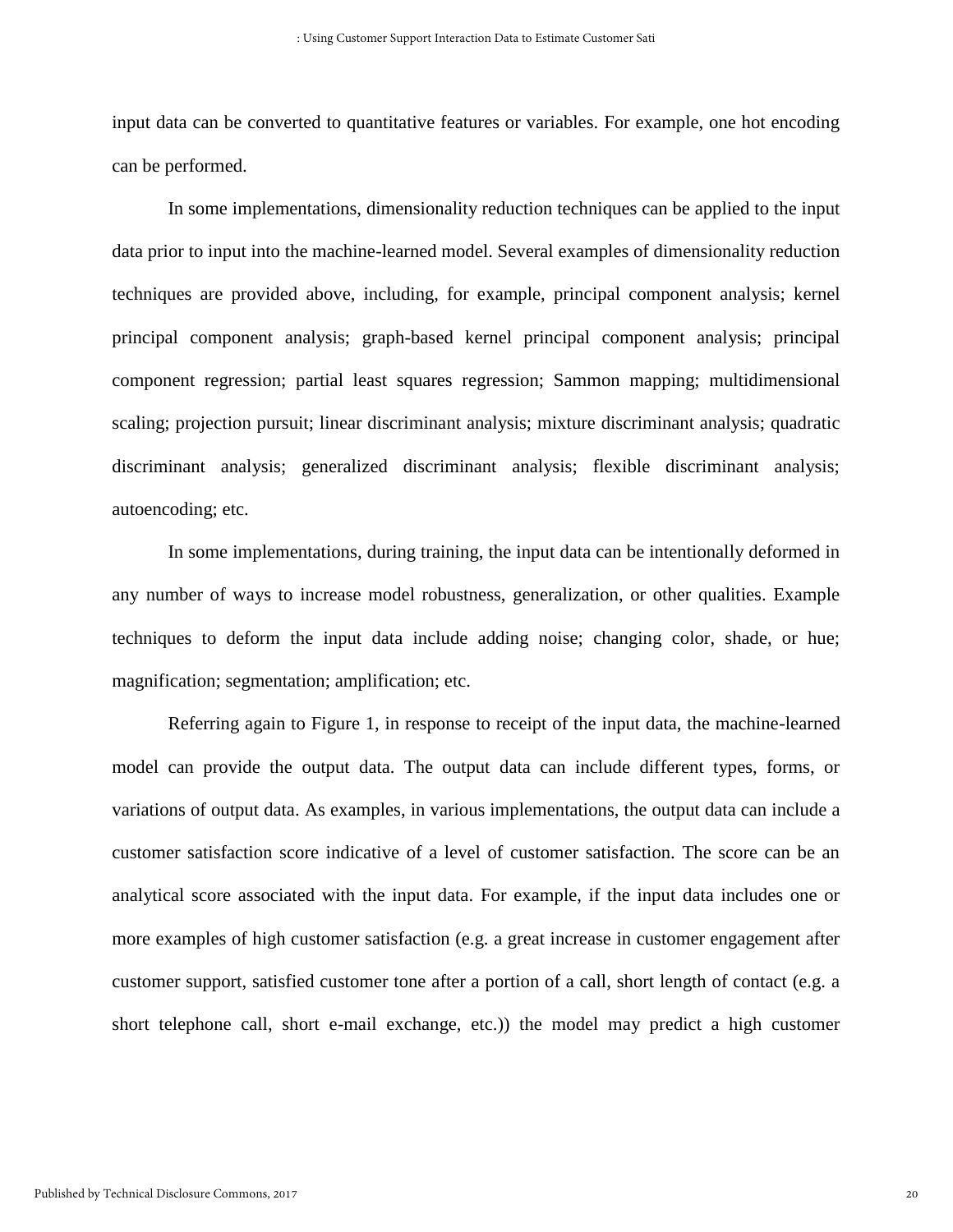satisfaction score. As another example, if the input data includes one or more examples of low customer satisfaction (e.g. no change or a decrease in customer engagement after customer support, dissatisfied or frustrated customer tone after a portion of a call, long length of contact, high levels of user effort, repeated contact) the model may predict a low customer satisfaction score.

Additionally or alternatively, the model can predict one or more root causes associated with the customer support case. For example, the one or more root causes may be associated with one or more of the contact (e.g. the cause for the customer to contact customer support), the issue (e.g. what the issue the customer is attempting to resolve is), and/or the satisfaction score (e.g. one or more factors contributing to the satisfaction score.

As discussed above, in some implementations, the output data can include various types of classification data (e.g., binary classification, multiclass classification, single label, multilabel, discrete classification, regressive classification, probabilistic classification, etc.) or can include various types of regressive data (e.g., linear regression, polynomial regression, nonlinear regression, simple regression, multiple regression, etc.). In other instances, the output data can include clustering data, anomaly detection data, recommendation data, or any of the other forms of output data discussed above.

In some implementations, the output data can influence downstream processes or decision making. As one example, in some implementations, the output data can be interpreted and/or acted upon by a rules-based regulator.

Thus, the present disclosure provides systems and methods that include or otherwise leverage one or more machine-learned models to predict a customer satisfaction score based on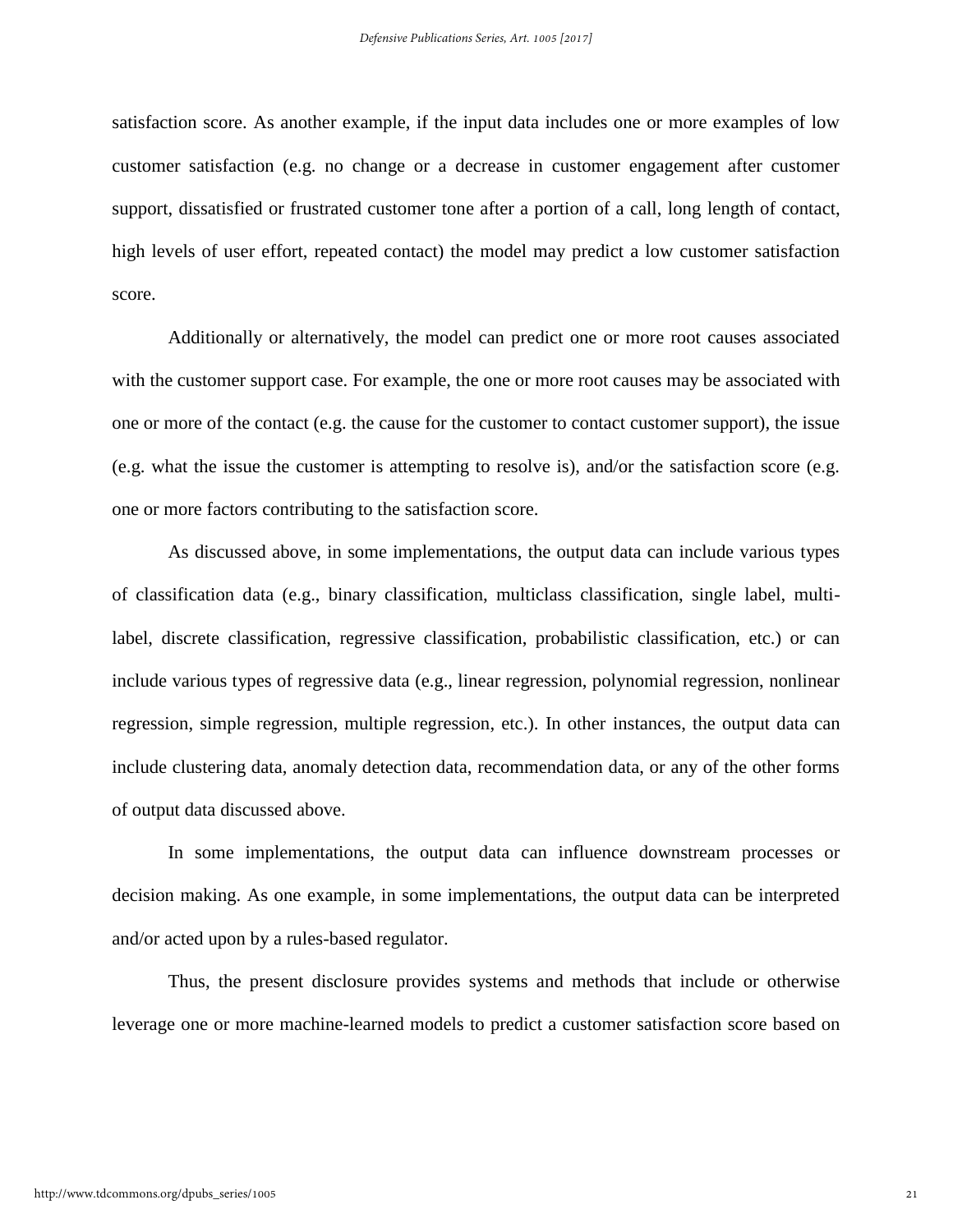customer interaction data. Any of the different types or forms of input data described above can be combined with any of the different types or forms of machine-learned models described above to provide any of the different types or forms of output data described above.

The systems and methods of the present disclosure can be implemented by or otherwise executed on one or more computing devices. Example computing devices include user computing devices (e.g., laptops, desktops, and mobile computing devices such as tablets, smartphones, wearable computing devices, etc.); embedded computing devices (e.g., devices embedded within a vehicle, camera, image sensor, industrial machine, satellite, gaming console or controller, or home appliance such as a refrigerator, thermostat, energy meter, home energy manager, smart home assistant, etc.); server computing devices (e.g., database servers, parameter servers, file servers, mail servers, print servers, web servers, game servers, application servers, etc.); dedicated, specialized model processing or training devices; virtual computing devices; other computing devices or computing infrastructure; or combinations thereof.

Thus, in some implementations, the machine-learned model can be stored at and/or implemented locally by an embedded device or a user computing device such as a mobile device. Output data obtained through local implementation of the machine-learned model at the embedded device or the user computing device can be used to improve performance of the embedded device or the user computing device (e.g., an application implemented by the embedded device or the user computing device). As one example, Figure 2 illustrates a block diagram of an example computing device that stores and implements a machine-learned model locally.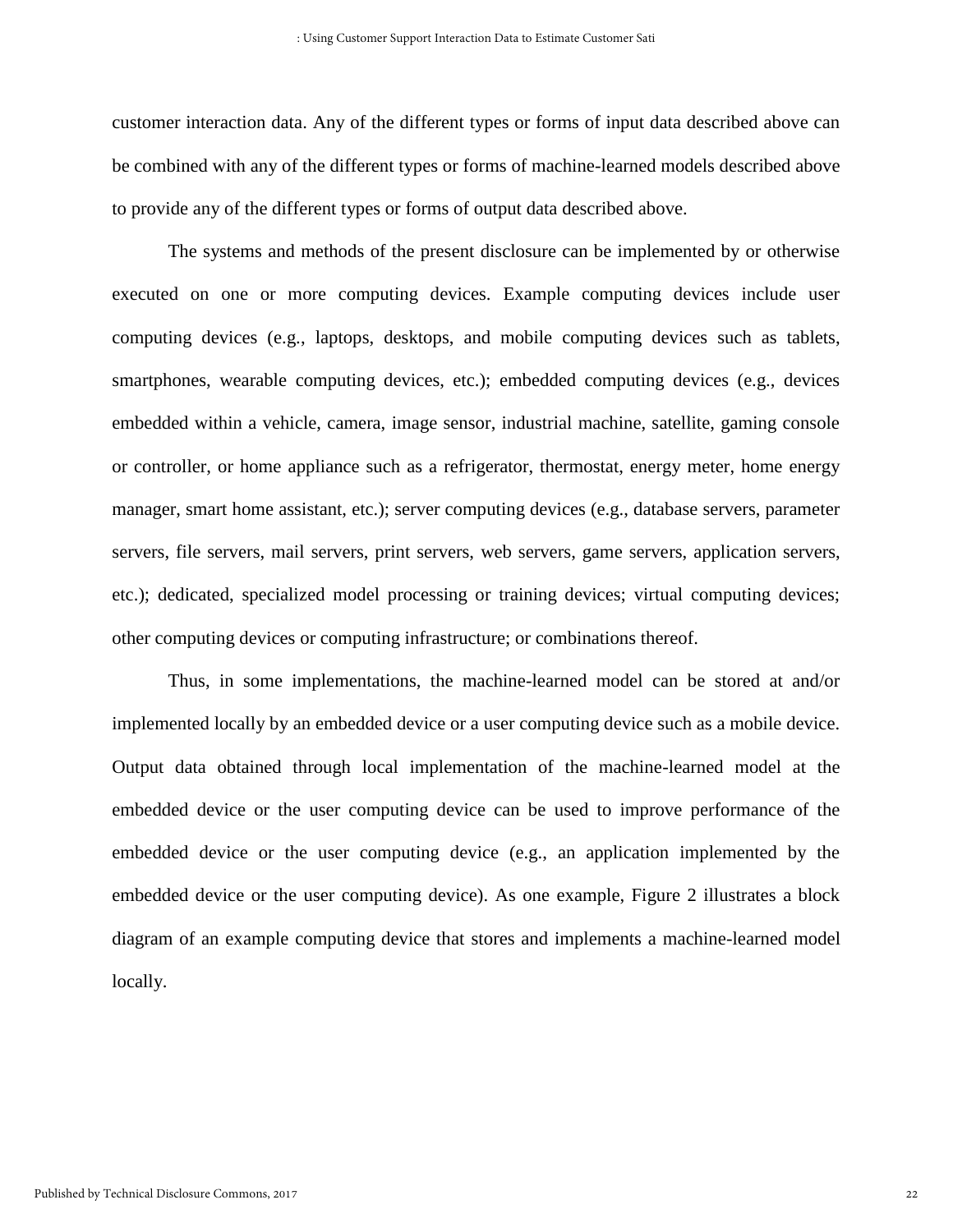In other implementations, the machine-learned model can be stored at and/or implemented by a server computing device. In some instances, output data obtained through implementation of the machine-learned model at the server computing device can be used to improve other server tasks or can be used by other non-user devices to improve services performed by or for such other non-user devices. For example, the output data can improve other downstream processes performed by the server computing device for a user computing device or embedded computing device. In other instances, output data obtained through implementation of the machine-learned model at the server computing device can be sent to and used by a user computing device, an embedded computing device, or some other client device. For example, the server computing device can be said to perform machine learning as a service. As one example, Figure 3 illustrates a block diagram of an example client computing device that can communicate over a network with an example server computing system that includes a machine-learned model.

In yet other implementations, different respective portions of the machine-learned model can be stored at and/or implemented by some combination of a user computing device; an embedded computing device; a server computing device; etc.

Computing devices can perform graph processing techniques or other machine learning techniques using one or more machine learning platforms, frameworks, and/or libraries, such as, for example, TensorFlow, Caffe/Caffe2, Theano, Torch/PyTorch, MXnet, CNTK, etc.

Computing devices can be distributed at different physical locations and connected via one or more networks. Distributed computing devices can operate according to sequential computing architectures, parallel computing architectures, or combinations thereof. In one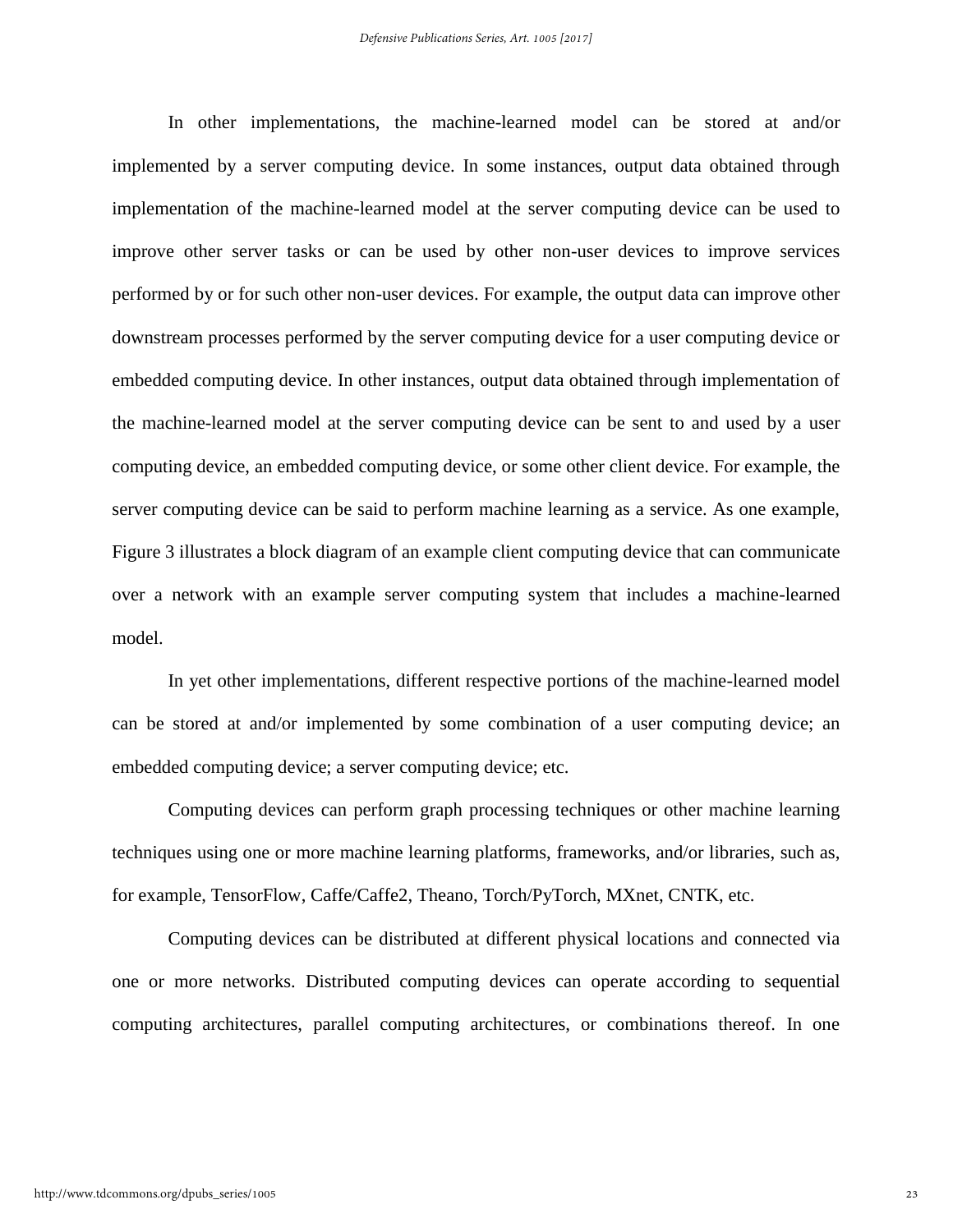example, distributed computing devices can be controlled or guided through use of a parameter server.

In some implementations, multiple instances of the machine-learned model can be parallelized to provide increased processing throughput. For example, the multiple instances of the machine-learned model can be parallelized on a single processing device or computing device or parallelized across multiple processing devices or computing devices.

Each computing device that implements the machine-learned model or other aspects of the present disclosure can include a number of hardware components that enable performance of the techniques described herein. For example, each computing device can include one or more memory devices that store some or all of the machine-learned model. For example, the machinelearned model can be a structured numerical representation that is stored in memory. The one or more memory devices can also include instructions for implementing the machine-learned model or performing other operations. Example memory devices include RAM, ROM, EEPROM, EPROM, flash memory devices, magnetic disks, etc., and combinations thereof.

Each computing device can also include one or more processing devices that implement some or all of the machine-learned model and/or perform other related operations. Example processing devices include one or more of: a central processing unit (CPU); a visual processing unit (VPU); a graphics processing unit (GPU); a tensor processing unit (TPU); a neural processing unit (NPU); a neural processing engine; a core of a CPU, VPU, GPU, TPU, NPU or other processing device; an application specific integrated circuit (ASIC); a field programmable gate array (FPGA); a co-processor; a controller; or combinations of the processing devices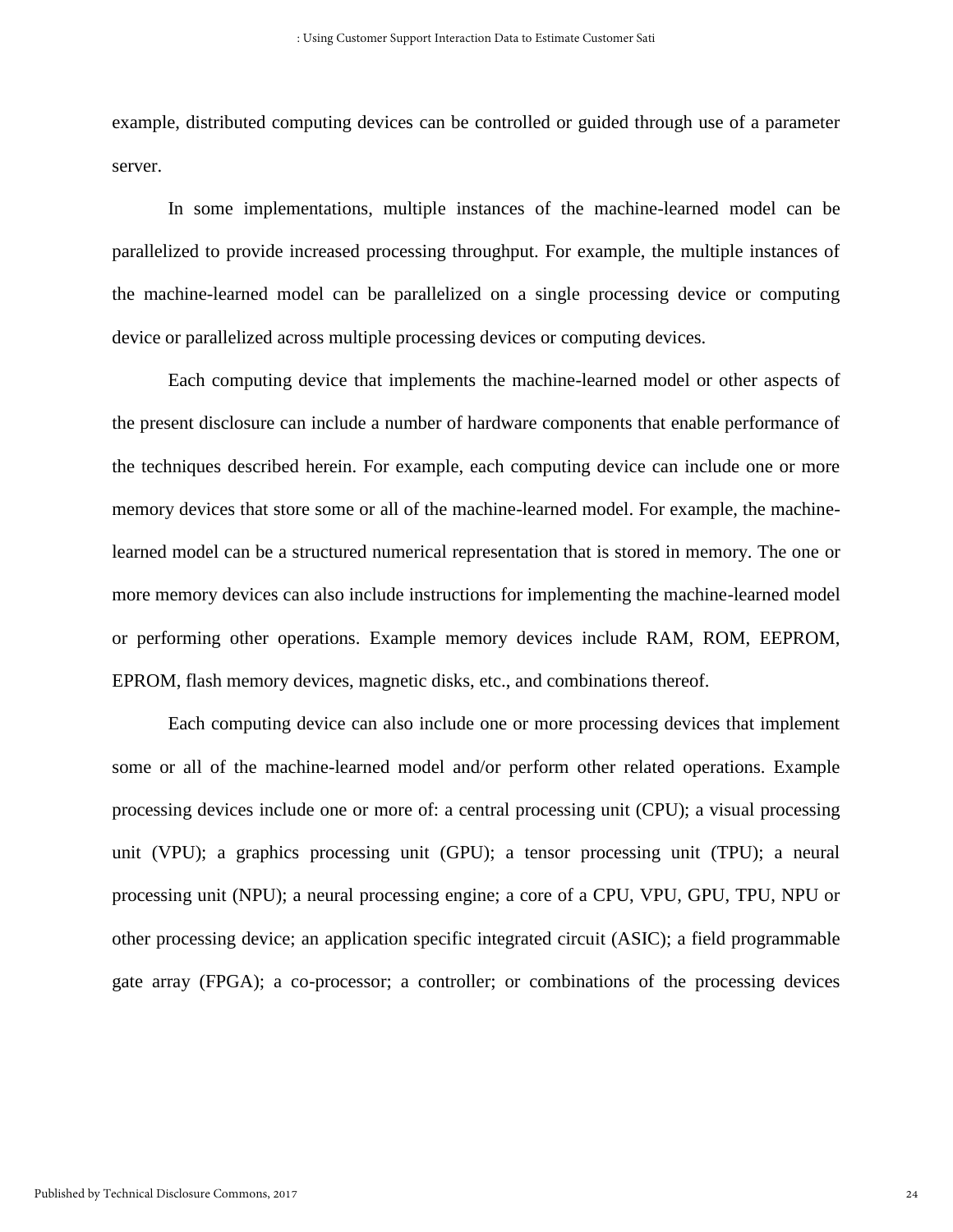described above. Processing devices can be embedded within other hardware components such as, for example, an image sensor, accelerometer, etc.

Hardware components (e.g., memory devices and/or processing devices) can be spread across multiple physically distributed computing devices and/or virtually distributed computing systems.

In some implementations, the machine-learned models described herein can be trained at a training computing system and then provided for storage and/or implementation at one or more computing devices, as described above. For example, a model trainer can be located at the training computing system. The training computing system can be included in or separate from the one or more computing devices that implement the machine-learned model. As one example, Figure 4 illustrates a block diagram of an example computing device in communication with an example training computing system that includes a model trainer.

In some implementations, the model can be trained in an offline fashion or an online fashion. In offline training (also known as batch learning), a model is trained on the entirety of a static set of training data. In online learning, the model is continuously trained (or re-trained) as new training data becomes available (e.g., while the model is used to perform inference).

In some implementations, the model trainer can perform centralized training of the machine-learned models (e.g., based on a centrally stored dataset). In other implementations, decentralized training techniques such as distributed training, federated learning, or the like can be used to train, update, or personalize the machine-learned models.

The machine-learned models described herein can be trained according to one or more of various different training types or techniques. For example, in some implementations, the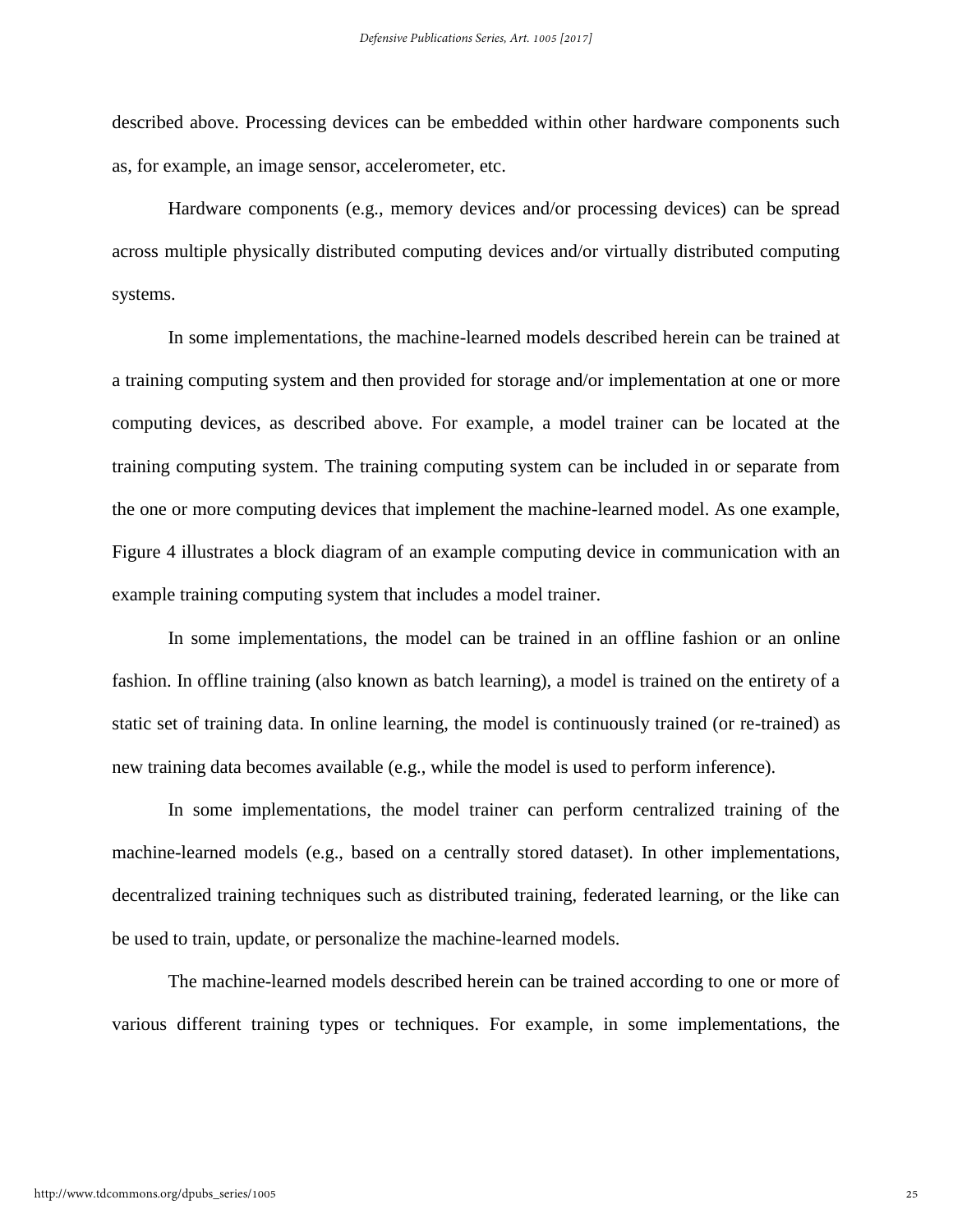machine-learned models can be trained using supervised learning, in which the machine-learned model is trained on a training dataset that includes instances or examples that have labels. The labels can be manually applied by experts, generated through crowd-sourcing, or provided by other techniques (e.g., by physics-based or complex mathematical models). In some implementations, if the user has provided consent, the training examples can be provided by the user computing device. In some implementations, this process can be referred to as personalizing the model.

As one example, Figure 5 illustrates a block diagram of an example training process in which a machine-learned model is trained on training data that includes example input data that has labels. Training processes other than the example process depicted in Figure 5 can be used as well.

In some implementations, training data can include examples of the input data that have been assigned labels that correspond to the output data. For example, training data can include example customer interaction data from example customer support cases that has been labeled with a known customer satisfaction score. Additionally or alternatively, the example customer interaction data may be labeled with one or more known root causes.

In some implementations, the machine-learned model can be trained by optimizing an objective function. For example, in some implementations, the objective function can be or include a loss function that compares (e.g., determines a difference between) output data generated by the model from the training data and labels (e.g., ground-truth labels) associated with the training data. For example, the loss function can evaluate a sum or mean of squared differences between the output data and the labels. As another example, the objective function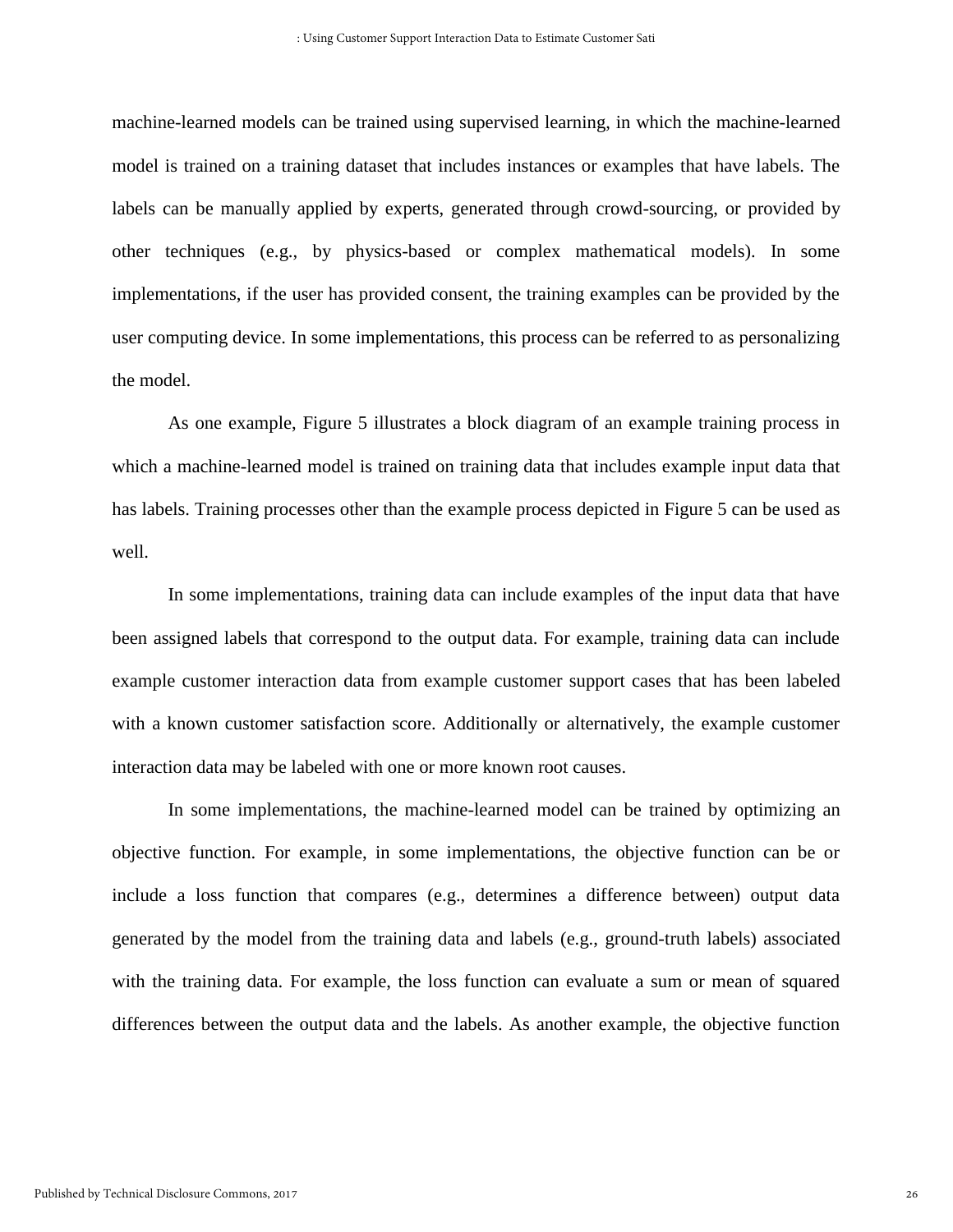can be or include a cost function that describes a cost of a certain outcome or output data. Other objective functions can include margin-based techniques such as, for example, triplet loss or maximum-margin training.

One or more of various optimization techniques can be performed to optimize the objective function. For example, the optimization technique(s) can minimize or maximize the objective function. Example optimization techniques include Hessian-based techniques and gradient-based techniques, such as, for example, coordinate descent; gradient descent (e.g., stochastic gradient descent); subgradient methods; etc. Other optimization techniques include black box optimization techniques and heuristics.

In some implementations, backward propagation of errors can be used in conjunction with an optimization technique (e.g., gradient based techniques) to train a model (e.g., a multilayer model such as an artificial neural network). For example, an iterative cycle of propagation and model parameter (e.g., weights) update can be performed to train the model. Example backpropagation techniques include truncated backpropagation through time, Levenberg-Marquardt backpropagation, etc.

In some implementations, the machine-learned models described herein can be trained using unsupervised learning techniques. Unsupervised learning can include inferring a function to describe hidden structure from unlabeled data. For example, a classification or categorization may not be included in the data. Unsupervised learning techniques can be used to produce machine-learned models capable of performing clustering, anomaly detection, learning latent variable models, or other tasks.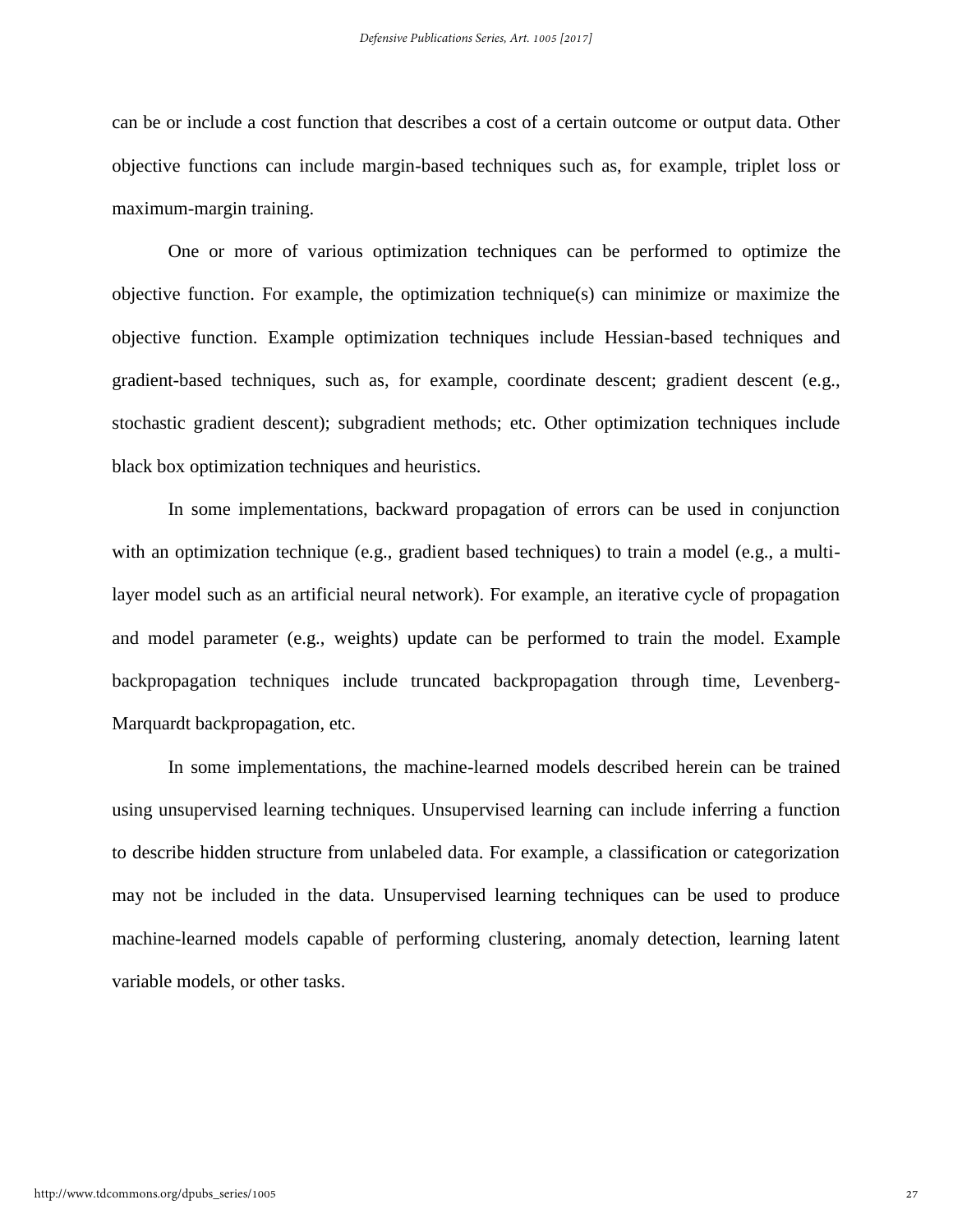In some implementations, the machine-learned models described herein can be trained using semi-supervised techniques which combine aspects of supervised learning and unsupervised learning.

In some implementations, the machine-learned models described herein can be trained or otherwise generated through evolutionary techniques or genetic algorithms.

In some implementations, the machine-learned models described herein can be trained using reinforcement learning. In reinforcement learning, an agent (e.g., model) can take actions in an environment and learn to maximize rewards and/or minimize penalties that result from such actions. Reinforcement learning can differ from the supervised learning problem in that correct input/output pairs are not presented, nor sub-optimal actions explicitly corrected.

In some implementations, one or more generalization techniques can be performed during training to improve the generalization of the machine-learned model. Generalization techniques can help reduce overfitting of the machine-learned model to the training data. Example generalization techniques include dropout techniques; weight decay techniques; batch normalization; early stopping; subset selection; stepwise selection; etc.

In some implementations, the machine-learned models described herein can include or otherwise be impacted by a number of hyperparameters, such as, for example, learning rate, number of layers, number of nodes in each layer, number of leaves in a tree, number of clusters; etc. Hyperparameters can affect model performance. Hyperparameters can be hand selected or can be automatically selected through application of techniques such as, for example, grid search; black box optimization techniques (e.g., Bayesian optimization, random search, etc.); gradient-based optimization; etc. Example techniques and/or tools for performing automatic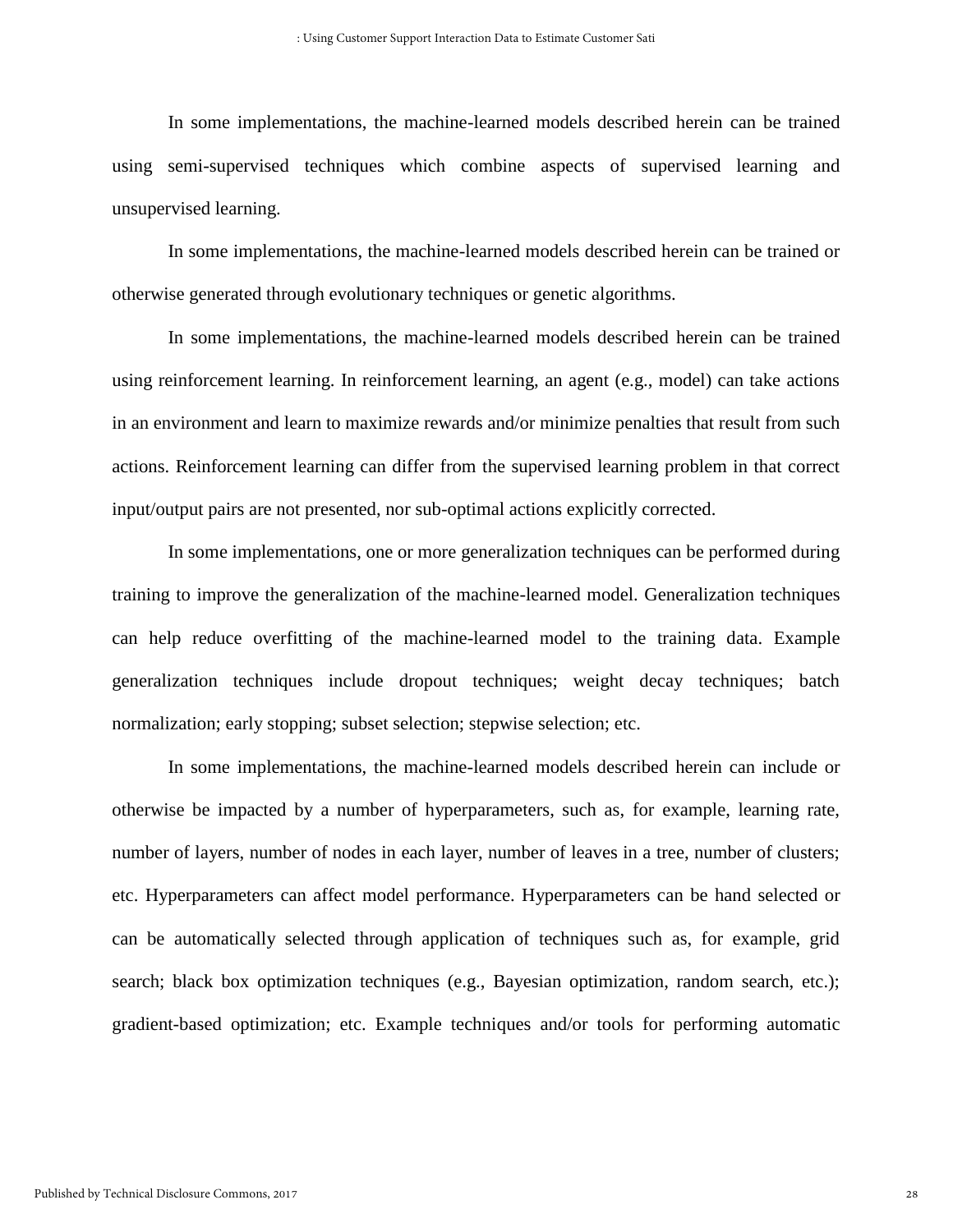hyperparameter optimization include Hyperopt; Auto-WEKA; Spearmint; Metric Optimization Engine (MOE); etc.

In some implementations, various techniques can be used to optimize and/or adapt the learning rate when the model is trained. Example techniques and/or tools for performing learning rate optimization or adaptation include Adagrad; Adaptive Moment Estimation (ADAM); Adadelta; RMSprop; etc.

In some implementations, transfer learning techniques can be used to provide an initial model from which to begin training of the machine-learned models described herein.

In some implementations, the machine-learned models described herein can be included in different portions of computer-readable code on a computing device. In one example, the machine-learned model can be included in a particular application or program and used (e.g., exclusively) by such particular application or program. Thus, in one example, a computing device can include a number of applications and one or more of such applications can contain its own respective machine learning library and machine-learned model(s).

In another example, the machine-learned models described herein can be included in an operating system of a computing device (e.g., in a central intelligence layer of an operating system) and can be called or otherwise used by one or more applications that interact with the operating system. In some implementations, each application can communicate with the central intelligence layer (and model(s) stored therein) using an application programming interface (API) (e.g., a common, public API across all applications).

In some implementations, the central intelligence layer can communicate with a central device data layer. The central device data layer can be a centralized repository of data for the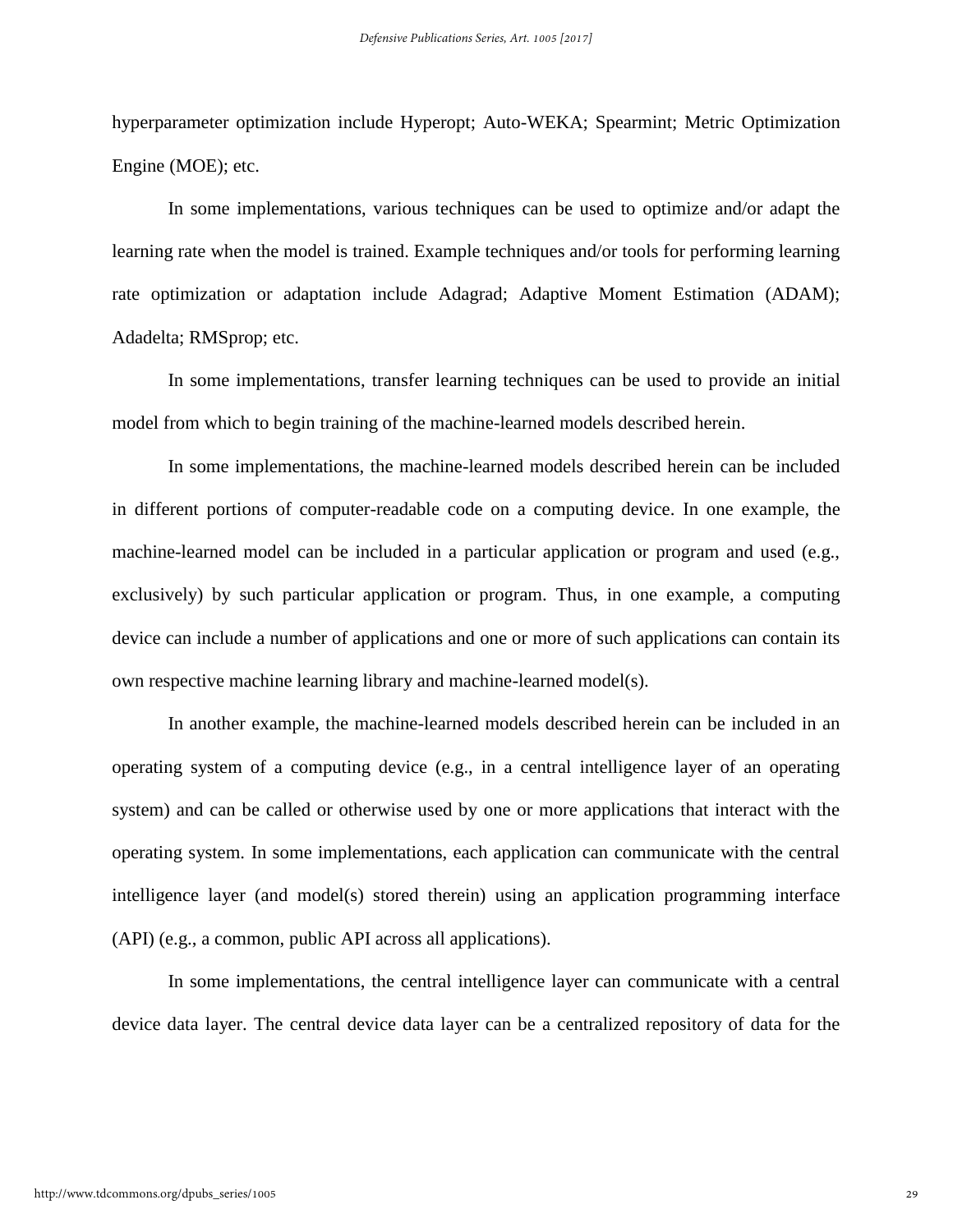computing device. The central device data layer can communicate with a number of other components of the computing device, such as, for example, one or more sensors, a context manager, a device state component, and/or additional components. In some implementations, the central device data layer can communicate with each device component using an API (e.g., a private API).

The technology discussed herein makes reference to servers, databases, software applications, and other computer-based systems, as well as actions taken and information sent to and from such systems. The inherent flexibility of computer-based systems allows for a great variety of possible configurations, combinations, and divisions of tasks and functionality between and among components. For instance, processes discussed herein can be implemented using a single device or component or multiple devices or components working in combination. Databases and applications can be implemented on a single system or distributed across multiple systems. Distributed components can operate sequentially or in parallel.

In addition, the machine learning techniques described herein are readily interchangeable and combinable. Although certain example techniques have been described, many others exist and can be used in conjunction with aspects of the present disclosure.

Thus, while the present subject matter has been described in detail with respect to various specific example implementations, each example is provided by way of explanation, not limitation of the disclosure. One of ordinary skill in the art can readily make alterations to, variations of, and equivalents to such implementations. Accordingly, the subject disclosure does not preclude inclusion of such modifications, variations and/or additions to the present subject matter as would be readily apparent to one of ordinary skill in the art. For instance, features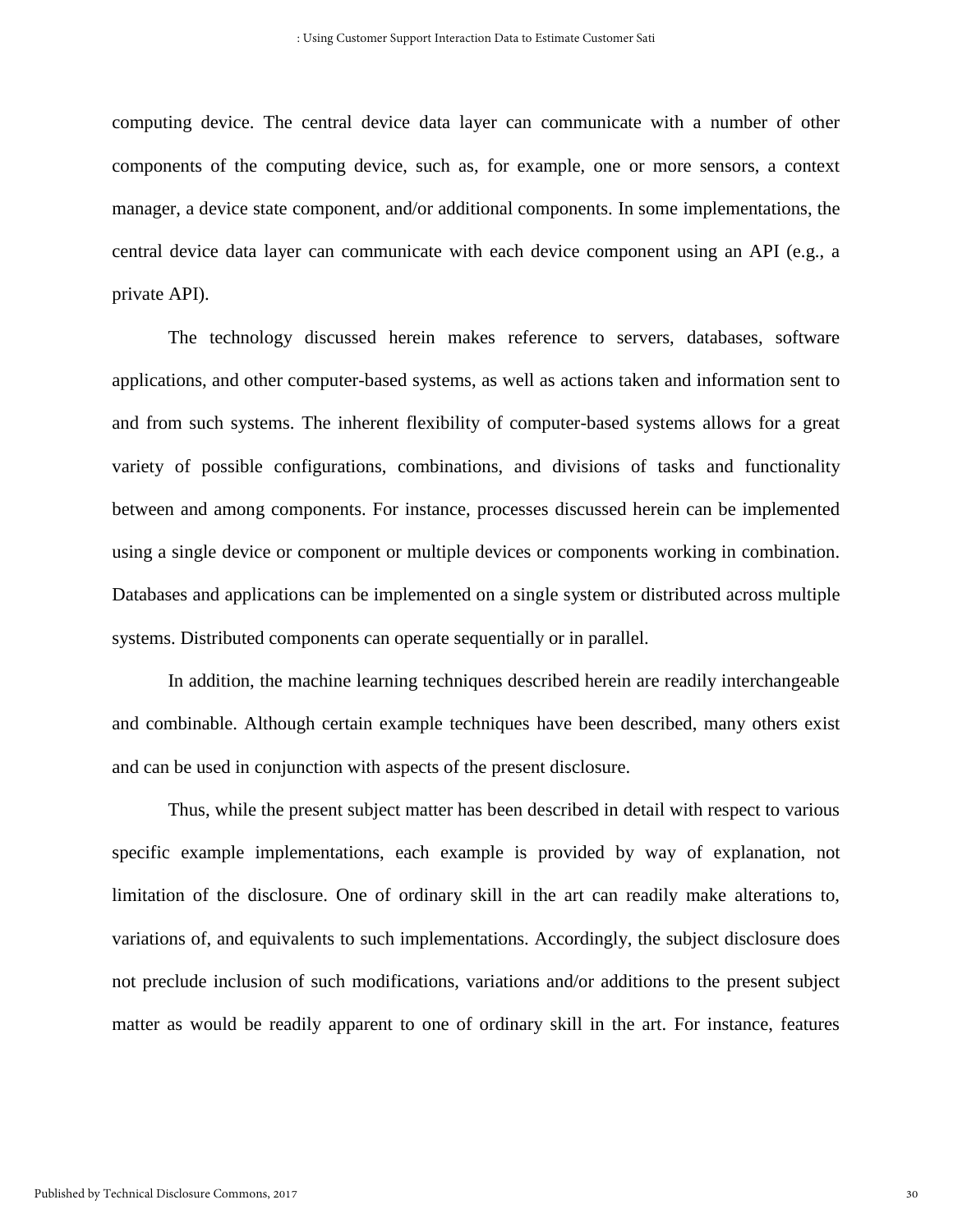illustrated or described as part of one implementation can be used with another implementation to yield a still further implementation.

A brief overview of example machine-learned models and associated techniques has been provided by the present disclosure. For additional details, readers should review the following references: *Machine Learning A Probabilistic Perspective* (Murphy); *Rules of Machine Learning: Best Practices for ML Engineering* (Zinkevich); *Deep Learning* (Goodfellow); *Reinforcement Learning: An Introduction* (Sutton); and *Artificial Intelligence: A Modern Approach* (Norvig).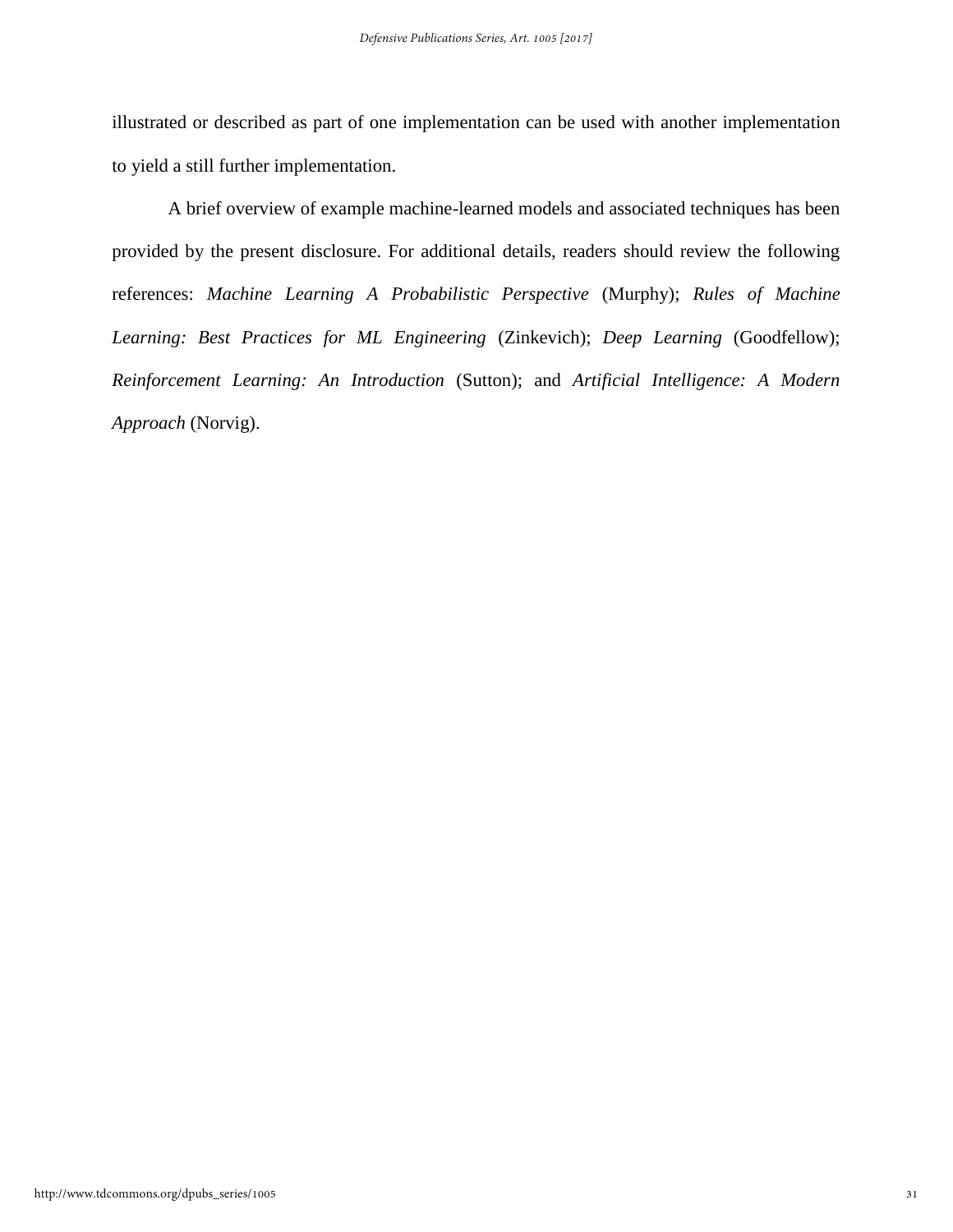#### **Figures**



# Figure 2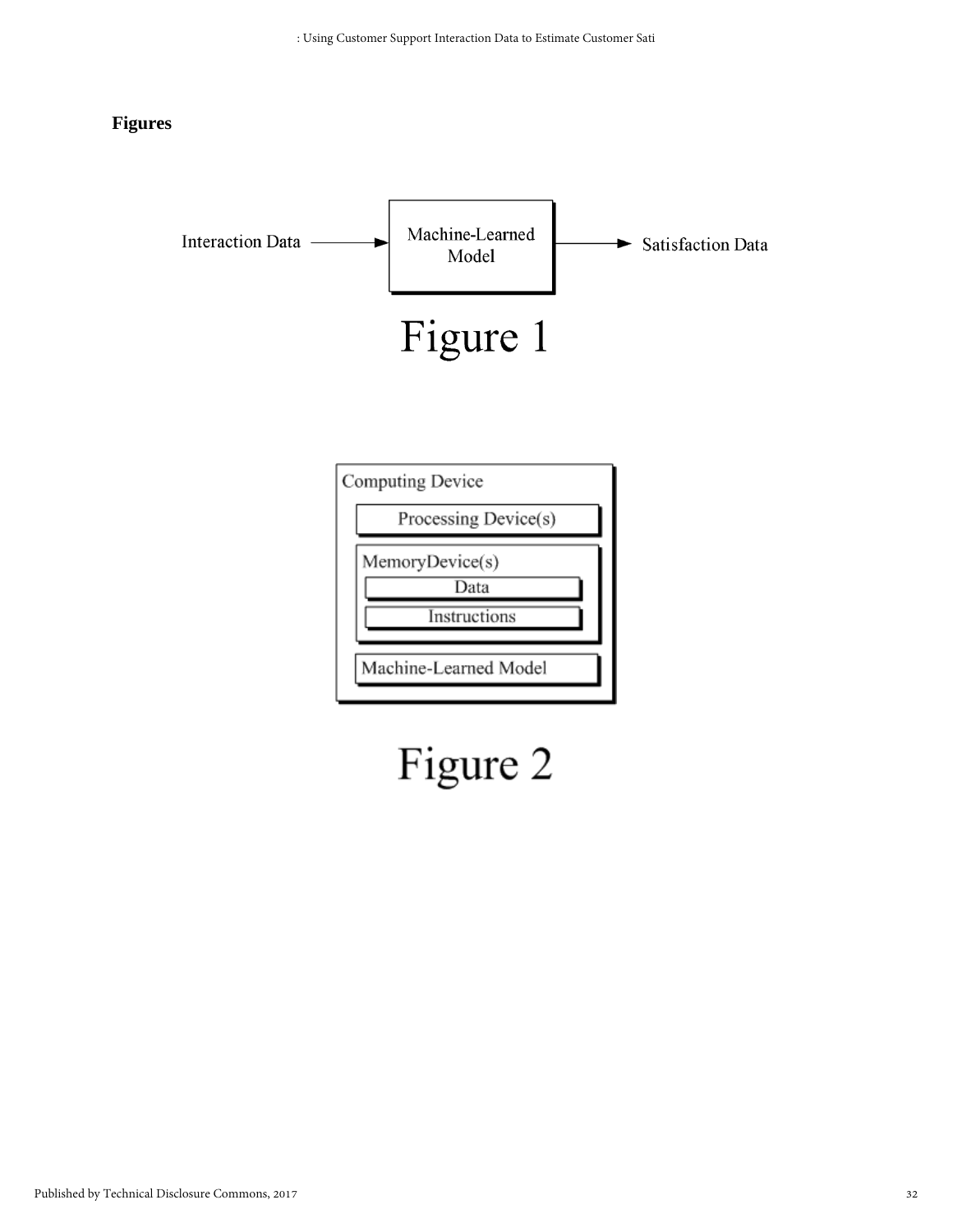

Figure 4

Model Trainer

Machine-Learned Model